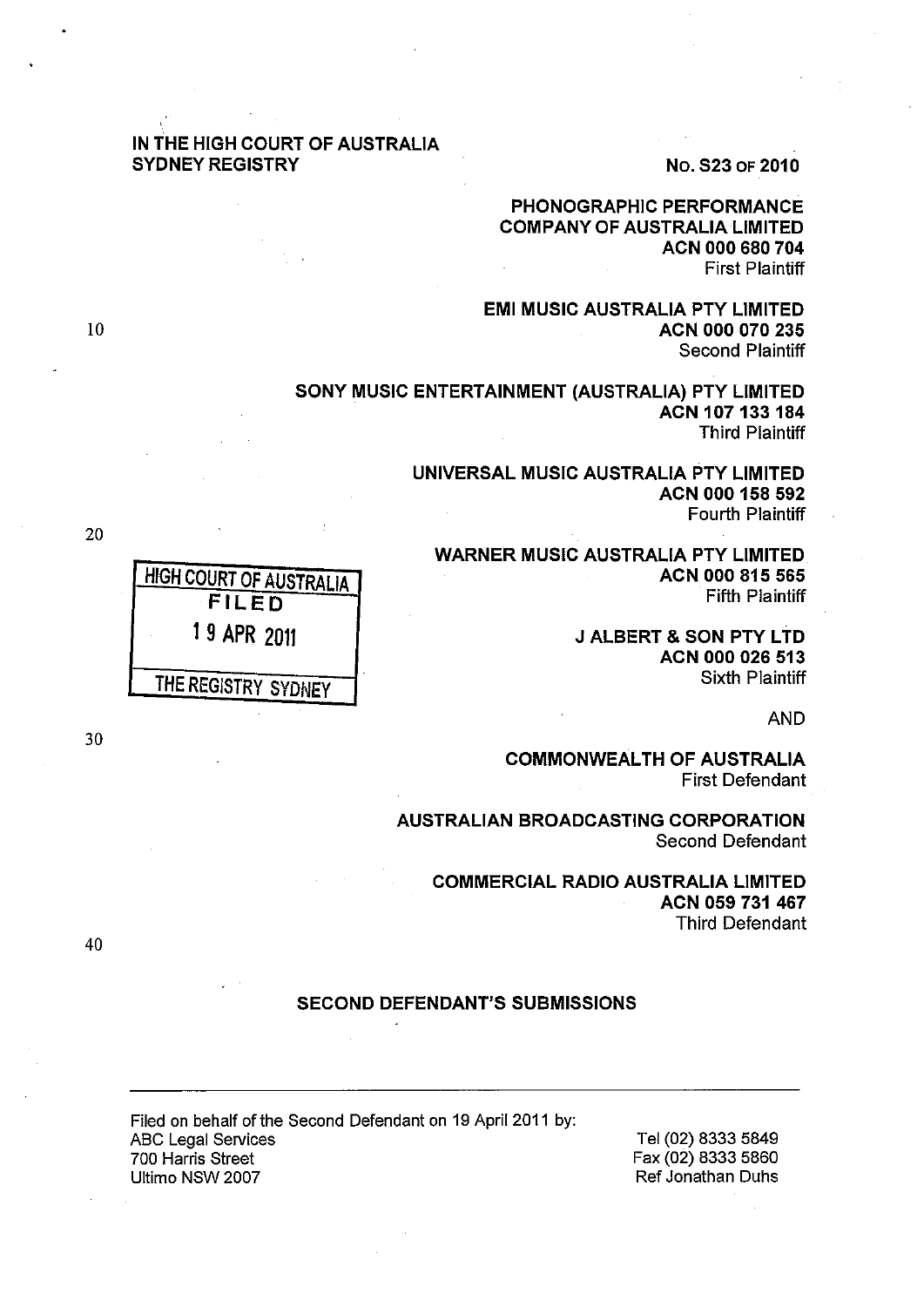## **Part I: Suitability for publication**

1. These submissions are suitable for publication on the internet.

## **Part 11: Statement of the issues the matter presents**

2. The Special Case raises questions about the validity of ss. 109 and 152 of the *Copyright Act* 1968 (Cth) (the 1968 Act). The second defendant (the ABC) contends that those sections are wholly valid under s.  $51(xviii)$  of the Constitution. The ABC contends in the alternative that s. 152 provides "just terms" for any acquisition of property effected with the result that the sections are wholly valid under s.  $51(xxxi)$  of the Constitution.

## 10 **Part Ill: Certification re section 788 notices**

3. Notice has been given in compliance with s. 78B of the *Judiciary Act* 1903 (Cth). The ABC does not consider that any further notices complying with s. 78B of the *Judiciary Act* 1903 (Cth) should be served.

## **Part IV: Statement of facts**

4. The material facts are set out in the Special Case. The plaintiffs' statement of facts and chronology are not contested, except for paragraph 10 of the plaintiffs' submissions insofar as it characterises copyright as having continued before and after the commencement of the 1968 Act.

# **Part V: Applicable constitutional provisions, statutes and regulations**

20 5. The plaintiffs' statement of applicable constitutional provisions, statutes and regulations is accepted.

### **Part VI: Statement of the Argument**

### **(a) Introduction**

6. The plaintiffs' case is that a law which creates (or more accurately, restores) a liberty to do an act which hitherto had been within the exclusive right of the holder of a copyright is properly characterised as a law with respect to the acquisition of property for the purposes of  $s.51(xxxi)$  of the Constitution; and secondly, that a law which sets an upper bound on compensation for an acquisition of property does not afford just terms.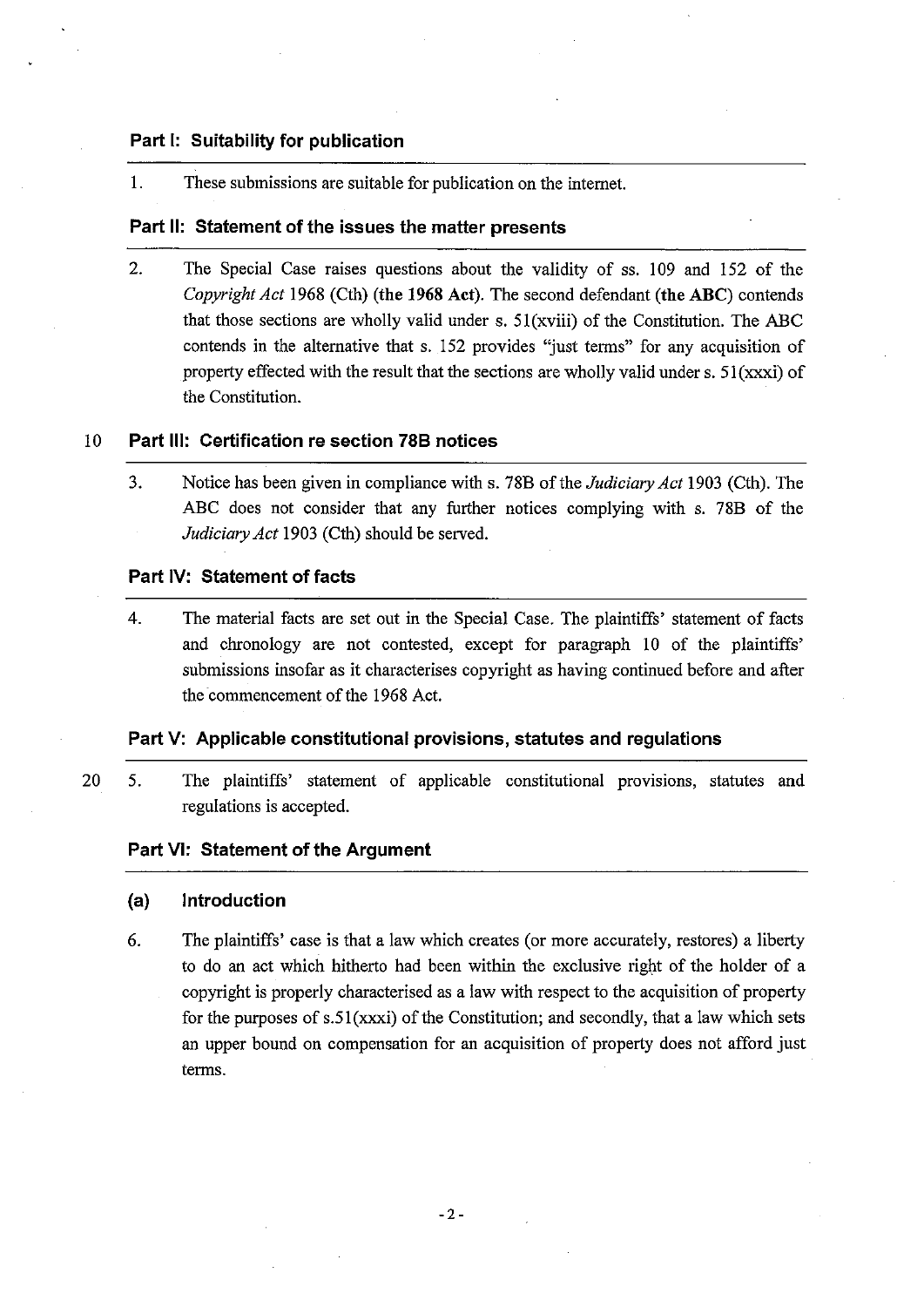- 7. The ABC submits, in summary, that:
	- (a) the relevant provisions of the 1968 Act are not laws with respect to the acquisition of property for the purposes of  $s.51(xxxi)$ ; rather they are laws which define (in part) the scope of copyright created by the 1968 Act;
	- (b) insofar as the relevant provisions of the 1968 Act extinguish or vary existing copyright they are not properly characterised as laws with respect to the acquisition of property, *first*, because they do not provide for an acquisition of property by any persons; *secondly,* because such laws are properly characterised as laws for the adjustment of the competing claims, rights and liabilities of creators of sound recordings and those who take advantage of their work; and *thirdly,* because the power to make laws with respect to copyright is inherently a power to legislate so as to create, extinguish and vary the rights of authors and the public, and it would be inconsistent with the grant of such power to insist that any creation, extinguishment or variation required just terms;
	- ( c) as for just terms, the imposition of an upper bound on compensation is not necessarily inconsistent with just terms, and the plaintiffs have not shown that these particular "caps" are so inconsistent; and
	- (d) if the plaintiffs' arguments succeed the consequences are not those for which they contend.

#### **(b) "Laws ... with respect to ... copyrights"**

- 8. The plaintiffs' case concerns the interaction of ss.51(xviii) and (xxxi) of the Constitution. Three aspects of the former power, as it was understood at Federation, should be noted.
- 9. The first edition of Copinger's *Law of Copyright* (1870) begins with the sentence:

"Copyright may be defined as the sole and exclusive liberty of multiplying copies of an original work or composition."

The definition was, strictly speaking, incomplete even as. at 1870, since the law had for some time recognised a performance right in dramatic and musical works.<sup>1</sup> But it captured the essence of the right as then understood.

10. So defined copyright can be seen as a monopoly given by the law. It operates as an abstraction from the liberty which citizens would otherwise enjoy to copy (or perform) an author's work. The creation of a new form of copyright (e.g., the recognition of an exclusive performance right; or an addition to the types of works

- 3 -

20

10

<sup>&</sup>lt;sup>1</sup> See *Dramatic Copyright Act 1833*; the *Copyright Act 1842*.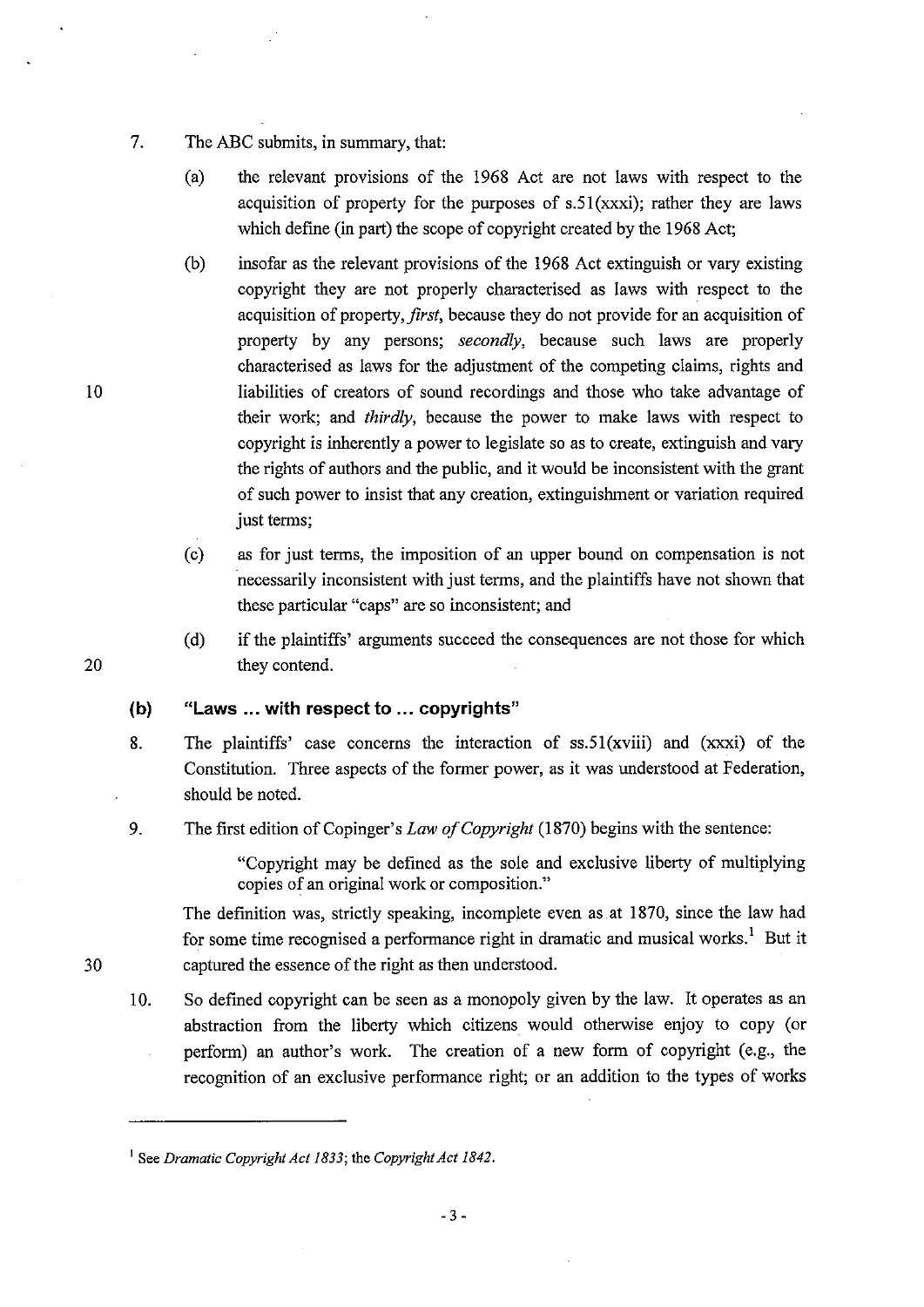which might attract copyright<sup>2</sup>) creates a proprietary right in the copyright holder by a correlative reduction in the liberties of all other persons. Conversely, any reduction in the scope of copyright creates or restores liberties in others which the copyright had previously confined.

- 11. A *second* matter of importance is that from the outset legislation concerning copyright was understood to operate so as to destroy as well as to create such rights. The first statute dealing with copyright was the *Copyright Act (1709)* (8 Anne c.19). It gave authors of books then printed the sole right and liberty of printing them for a term of twenty one years from April 10, 1710 and of books not then printed the sole right of printing for fourteen years with a possibility of extension for another term of fourteen years.
- 12. The legislation prompted the question whether any common law copyright in published<sup>3</sup> works survived it. This question did not fall for determination until the twenty one year exclusive right for previously published works had expired. It was held in *Millar* v *Taylor* (1768) 4 Burr. 2303 that a common law copyright, perpetual in nature, existed in published and unpublished works and further that it survived the expiry of the remedies provided for by 8 Anne c.19. A different result was reached when the question reached the House of Lords in *Donaldson* v *Beckett* (1774) 2 Bro PC 129, 4 Burr. 2408. The decision of the House was given by a vote of the peers, including the lay peers. However the advice of the judges to the House is reported. Their advice, as analysed by the Supreme Court in *Wheaton* v *Peters* 33 US 591 (1834) at 655-6, was as follows:

Lord Mansfield, being a peer, through feelings of delicacy, declined giving any opinion. The eleven judges gave their opinions on the following points.  $1<sup>st</sup>$ . Whether at common law an author of any book or literary composition, had the sole right of first printing, and publishing the same for sale; and might bring an action against any person who printed, published and sold the same, without his consent. On this question there were eight judges in the affIrmative, and three in the negative.

2d. If the author had such right originally, did the law take it away, upon his printing and publishing such book or literary composition; and might any person, afterward, reprint and sell, for his own benefit, such book or literary composition, against the will of the author. This question was answered in the affirmative, by four judges, and in the negative by seven.

3d. If such action would have lain, at common law, is it taken away by the statute of 8 Anne; and is an author, by the said statute, precluded from every remedy, except on the foundation of the said statute, and on the terms of the

10

20

<sup>&</sup>lt;sup>2</sup> The *Engraving Copyright Act (1734)*; the *Sculpture Copyright Act (1814)*; the *Lectures Copyright Act (1835)*; the *Fine Arts Copyright Act* (1862).

<sup>&</sup>lt;sup>3</sup> The Act of 1709 had no effect on the rights of authors of unpublished works to restrain any unauthorised publication.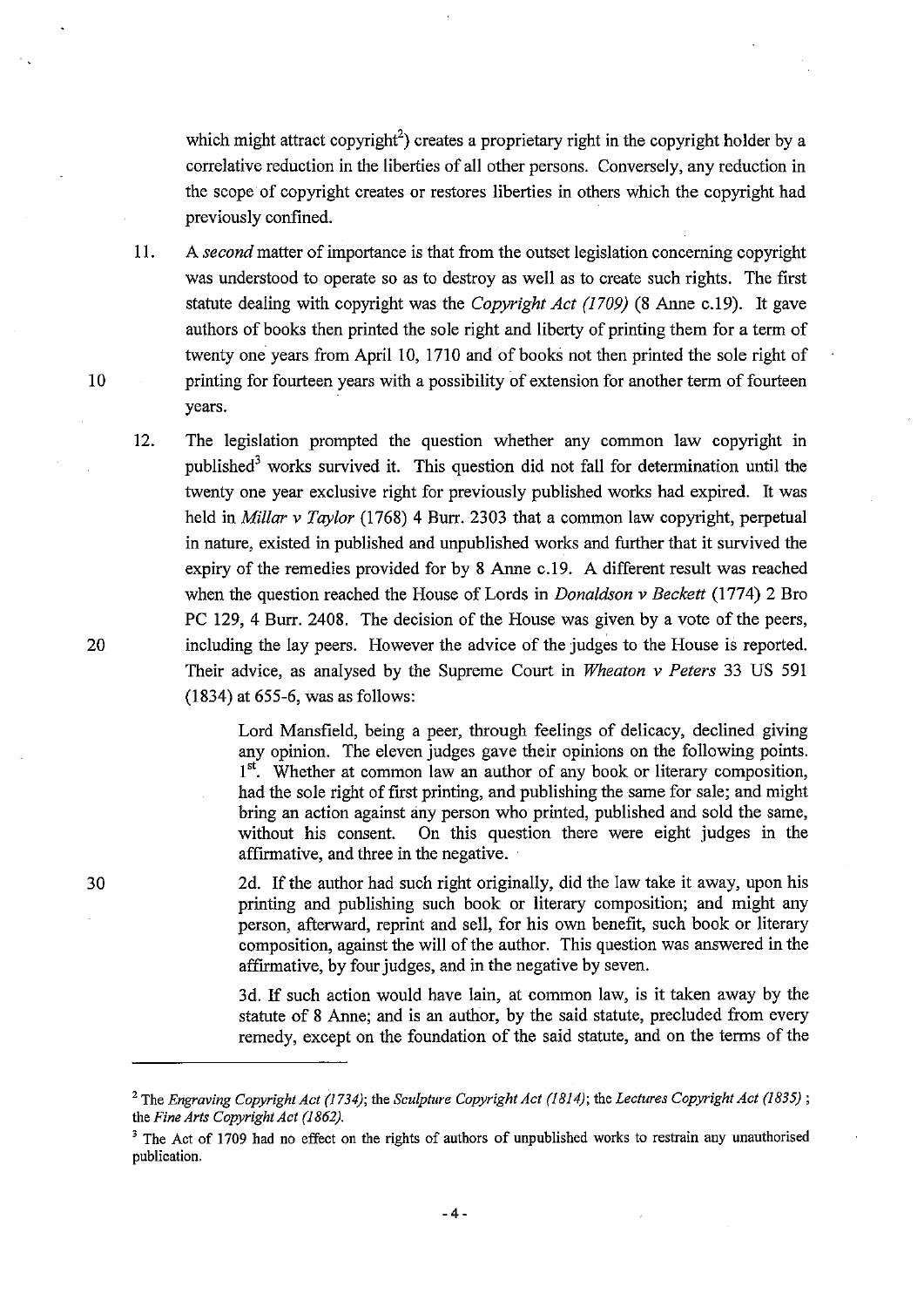conditions prescribed thereby. Six of the judges, to five, decided that the remedy must be under the statute.

 $4<sup>th</sup>$ . Whether the author of any literary composition, and his assigns, had the sole right of printing and publishing the same in perpetuity, by the common law. Which question was decided in favour of the author, by seven judges to four.

 $5<sup>th</sup>$ . Whether this right is any way impeached, restrained or taken away, by the statute 8 Anne? Six, to five judges, decided that the right is taken away by the statute. And the .Lord Chancellor, seconding Lord Camden's motion to reverse, the decree was reversed. .

It would appear from the points decided, that a majority of the judges were in favour of the common law right of authors, but that the same had been taken away by the statute.

13. The analysis of the Supreme Court in *Wheaton* reflected the accepted view of *Donaldson:* that the House of Lords had concluded that the pre-existing common law copyright in published works was, by the Statute of Anne, cut back to a twenty one year term, and any remedies for infringement of copyright in later works had to be found within its limits.<sup>4</sup>

14. A similar result was reached in *McMillan* & *Co* v *Dent* [1907]1 Ch 107 as regards the impact of the 1842 *Copyright Act* on copyright in unpublished works.

15. Thus the power later conferred by s.51(xviii) to make laws with respect to copyright was by the end of the 19th century understood to be inherently a power to create, extinguish and modify such rights. It was, we submit, a power of a kind inconsistent with an obligation to afford just terms as regards any creation, extinguishment or modification of such rights.

16. The *third* matter is that laws with respect to copyright characteristically involve an adjustment of competing claims and interests. This is reflected in the preamble to the Statute of Anne, which referred, on the one hand, to the "very great detriment and too often to the Ruin" of the authors or proprietors of books caused by printing of such books without their consent (a matter of private right); as well as to "the encouragement of learned men to compose and write useful books" (a matter of

10

20

<sup>&</sup>lt;sup>4</sup> See: *Chappell v Purday* (1845) 14 M & W 303 at 316 per Pollock CB; Copinger, *The Law of Copyright*, (1<sup>st</sup>) ed.) 1870, Ch 1; *Fashion Originators Guild of America Inc* v *Federal Trade Commission* 114 F.2d 80 (1940) at 83 per Learned Hard J; R Burrell, "Copyright Reform in the Early Twentieth Century: the View from Australia" [2006] J Leg Hist 239 at 241-2. See also Blackstone, *Commentaries on the Laws of England,* book 2, pp 405- 407. On the historical question, whether the accepted view of *Donaldson* was correct, divergent views have been expressed. Compare Sir W Holdsworth, *A History of English Law,* 2'd ed. (1937) Vol 6, pp 878-9; M Rose, "The Author as Proprietor: Donaldson v Beckett and the Genealogy of Modem Authorship" in B Shuman and A Strawel, *Of Authors and Origins* (Oxford, 1994), 23 at 39-45; and H Abrarns, "The Historical Foundations of American Copyright Law: Exploding the Myth of Common Law Copyright (1983) 29 Wayne LR 1119; and see generally J H Baker (ed), *The Oxford History of the Laws of England,* vol XIII, pp 879 ft (W Cornish).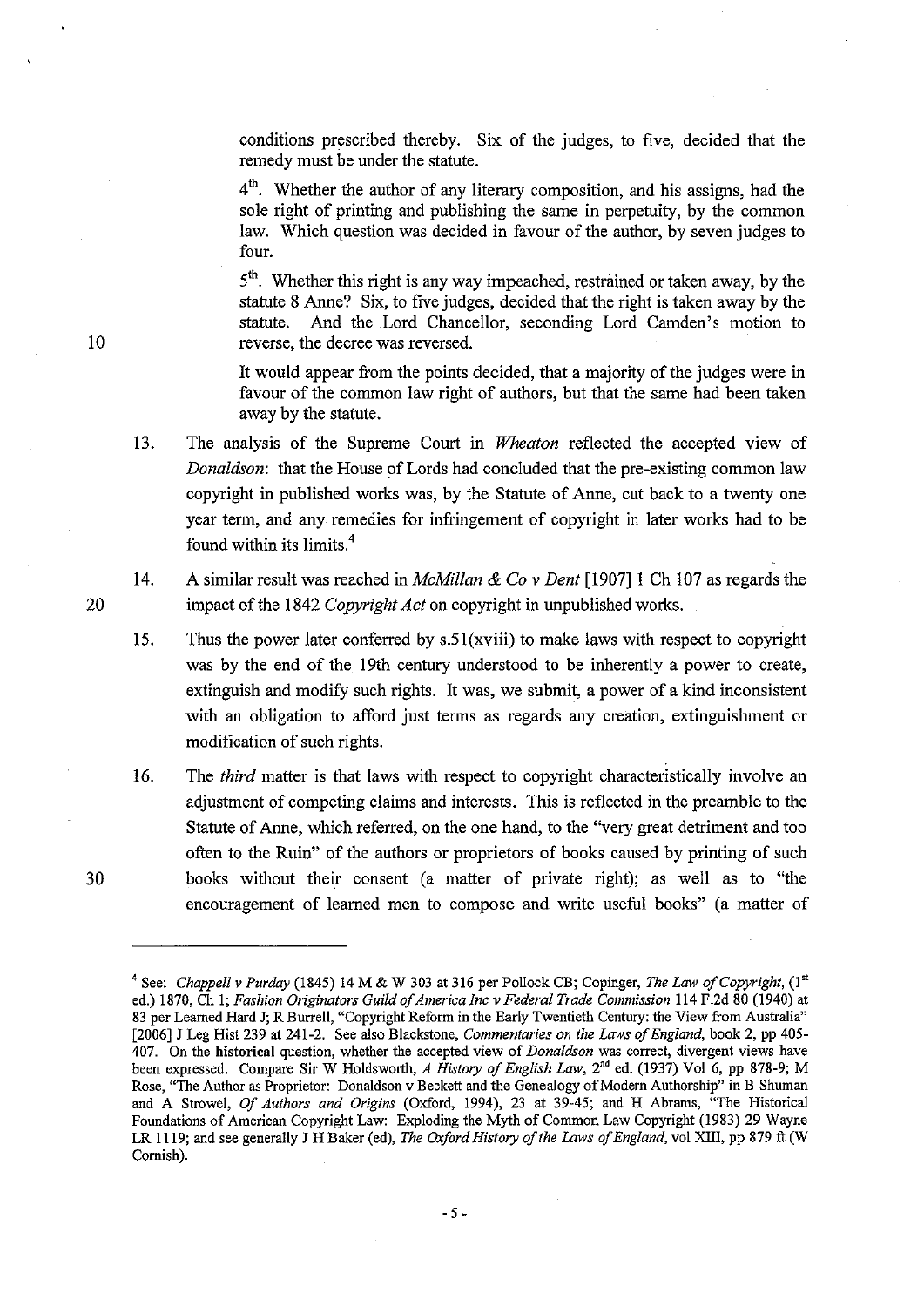public interest aligned with the private right of authors). The Act went on to provide a mechanism for price restrictions on booksellers, no doubt to prevent exploitation of the monopoly conferred by the Act (a matter of public interest aligned to the private rights of book users).

17. Hence the observation of the Supreme Court in *Twentieth Century Music Corporation*  v *Aiken,* 422 US 151 (1974) at 156:

> "The limited scope of the copyright holder's statutory monopoly, like the limited copyright duration required by the Constitution, reflects a balance of competing claims upon the public interest: Creative work is to be encouraged and rewarded, but private motivation must ultimately serve the cause of promoting broad public availability of literature, music, and the other arts."

#### **(c) The operation of the 1968 Act**

18. The plaintiffs' submissions do not accurately state the effect of the 1968 Act.

19. The 1968 Act commenced on 1 May 1969. By section 6 of the 1968 Act, the 1912 Act was repealed. This repeal included the repeal of the provisions of the 1912 Act (principally section 8) which gave the 1911 Act operative force in Australia. Section 5 of the 1968 Act provides that the 1968 Act operates to the exclusion of the 1911 Act, and makes further provision deeming the 1911 Act to be an act passed by the Parliament of the Commonwealth for the purposes of section 8 of the *Acts Interpretation Act* 1901.

20. Section 8 of the 1968 provides that, subject to any prerogative right or privilege of the Crown, copyright does not subsist otherwise than by virtue of the 1968 Act or the *Designs Act 1906.* 

21. Section 207 provides that, except in so far as Part XI otherwise expressly provides, the 1968 Act applies in relation to things existing at its commencement in like manner as it applies in relation to things coming into existence after the commencement of the 1968 Act.

22. The plaintiffs submit (plaintiffs' submissions, paragraph 44(a)) that the effect of these provisions together with other relevant provisions in Parts IV and XI of the 1968 Act was that "copyright subsisting in sound recordings under the 1911 Act as to 1 May 1969 was continued as copyright protected by s.89(1) of the 1968 Act...". This is not correct. No provision of the 1968 Act continued rights previously existing. Rather, copyright subsisting in contrivances under the 1911 Act ceased to exist, and the provisions of Part IV of the 1968 Act, as modified in their operation by s.220, created

10

20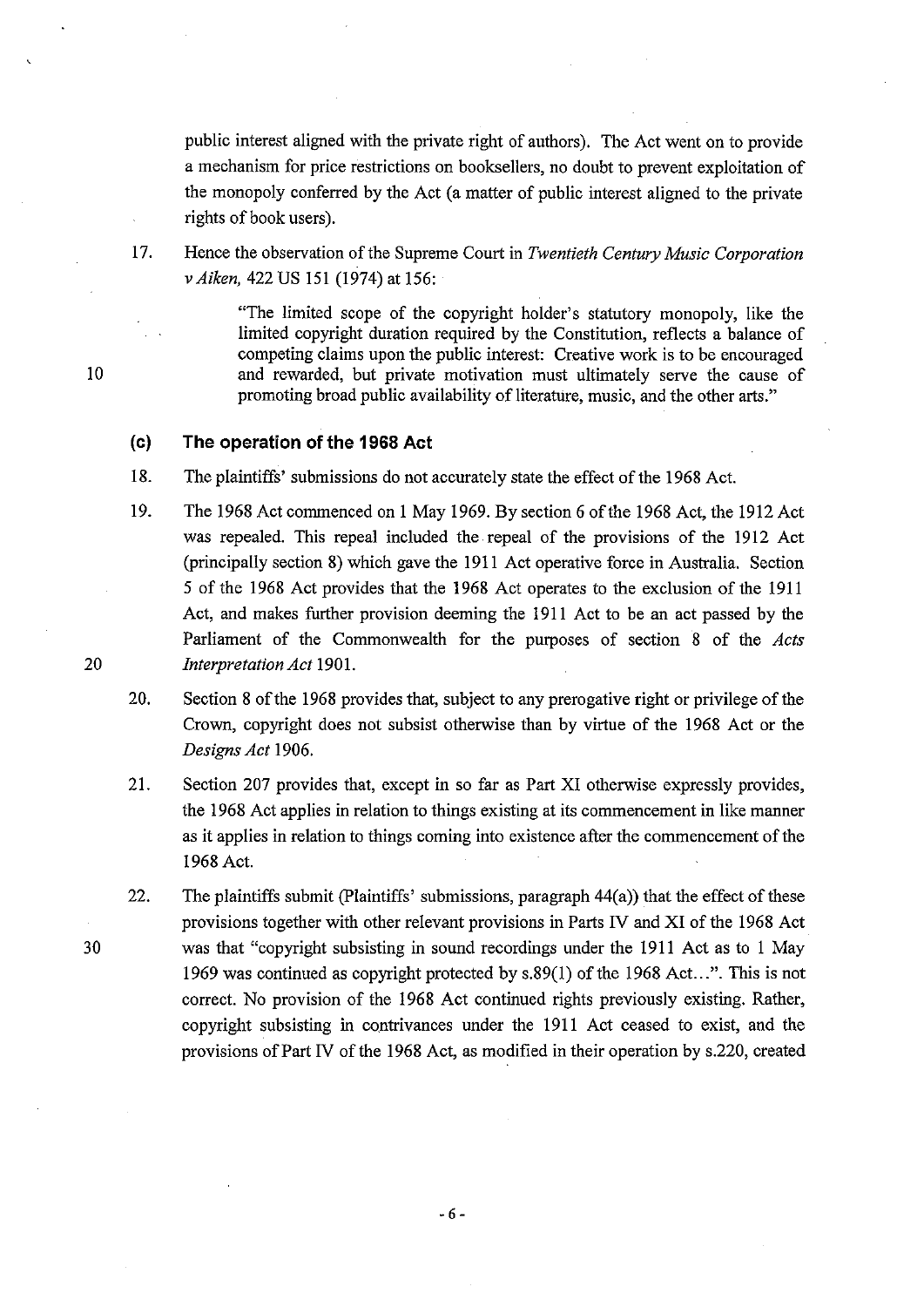new rights in the nature of copyright in sound recordings. Elsewhere in their submissions, the plaintiffs do not appear to contest this.<sup>5</sup>

- 23. Thus the effect of the 1968 Act was to create rights in the nature of copyright which are similar to, but in some respects different from, the rights which existed under the . repealed legislation. The differences included, but were not limited to, the immunity created by s.109.
- 24. The rights created by the 1968 Act (as first made) in relation to Affected Sound Recordings were in some respects more generous than those which existed under the 1911 Act. Relevant enhancements included the following:
	- (a) The duration of copyright was longer up to one year longer. Pursuant to section 220(3), copyright in a sound recording made before 1 May 1969 continued to subsist until the expiration of fifty years after the expiration of the calendar year in which the recording was made. Thus for a recording made on 1 January, the term was 51 years. Under the 19l1 Act (s.19), the duration of copyright in the contrivance was fifty years from the making of the original plate from which the contrivance was directly or indirectly derived.
		- (b) The copyright owner (and any exclusive licensee) had an additional remedy for infringement, being the remedy of additional damages pursuant to  $s.115(4)$ .
		- (c) The limitation period for infringement actions was extended: to six years under the 1968 Act (s. 134) from three years under the 1911 Act (s.10).
		- (d) The copyright owner could obtain an account of profits for infringement by an innocent infringer: section 115(3). Section 115(3) of the 1968 Act provides that where it is established that an infringement was committed but it is also established that, at the time of the infringement, the defendant was not aware and had no reasonable grounds for suspecting that the act constituting the infringement was an infringement of the copyright, the plaintiff is not entitled to any damages against the defendant in respect of the infringement but is entitled to an account of profits. Under the 1911 Act, s. 8 provided that if the defendant was not aware and had no reasonable grounds for suspecting that copyright subsisted in the work, then the plaintiff shall not be entitled to any remedy other than an injunction or interdict.
		- (e) The copyright owner had the benefit of the presumption in s.130 of the 1968 Act (to the effect that statements on a record label as to the identity of the maker, the year of first publication or the place of first publication are

10

20

 $<sup>5</sup>$  Plaintiff's submissions, [117]</sup>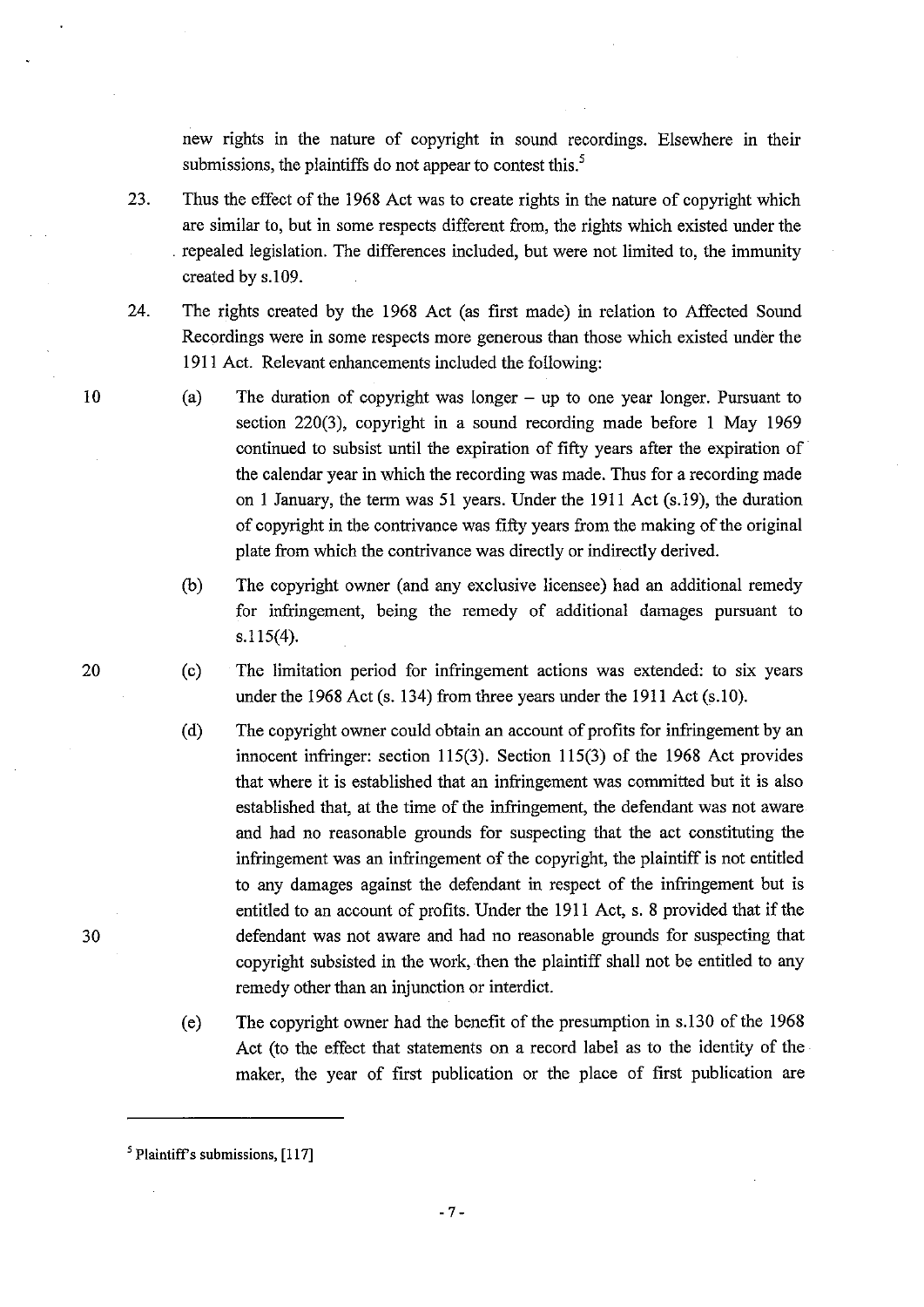sufficient evidence of those facts unless the contrary is established). There was no equivalent under the 1911 Act.

- (t) The grant of licences of copyright was more flexible. There was no requirement for writing (s.196 required this for assignments only), in contrast to the position under the 1911 Act: s.5(2)
- (g) Exclusive licensees had an express right of action for infringement pursuant to s.119 of the 1968 Act, whereas the position under the 1911 Act was uncertain.<sup>6</sup> Sections  $117 - 125$  of the 1968 Act made detailed provision for actions brought by exclusive licensees.
- 10 25. The owners of copyright in contrivances were also relieved from the application of various provisions of the 1911 Act and 1912 Act. For example:
	- (a) Section 4 of the 1911 Act made provision for a compulsory licence following the death of the author of a musical work if the work was not being made available to the public in the manner set out in that section. It provided that the Judicial Committee of the Privy Council could order the owner of copyright to grant a licence "on such tenns and subject to such conditions as the Judicial Committee may think fit". Section 19 of the 1911 Act provided that copyright subsisted in contrivances "in like manner as if such contrivances were musical works", which would pick up the application of section 4. Section 19 also provided that the owner of the original plate at the time when the plate was made was deemed to be the author, and section 4 would thus have application where the owner was a natural person.
	- (b) The proviso to section 3 of the 1911 Act provided that certain acts were not an infringement 25 years after the death of an author if a relevant notice is given. It is not entirely clear whether the proviso operated only in respect of copyright which had a term as set out in the first sentence of section 3 (which contrivances did not: s.19), or whether the proviso had a wider operation.
	- (c) Section 5 of the 1911 Act likewise had a proviso which limited the rights which vested pursuant to an assignment or licence to a period until 25 years after the death of the author.
	- (d) Section l3A of the 1912 Act (inserted in 1933) provided, inter alia, that in the event of a dispute between owners of copyright in records and persons using or wishing to use the records regarding payments or other tenns and conditions for the right to use such records for public perfonnance, any party

20

*<sup>6</sup> Jonathan Cape Ltd* v *Consolidated Press Ltd* [1954]3 All ER 253 at 257; [1954]1 WLR 1313 at 1317; Spicer Committee Report, BD *1/543,* [392] (tab 17)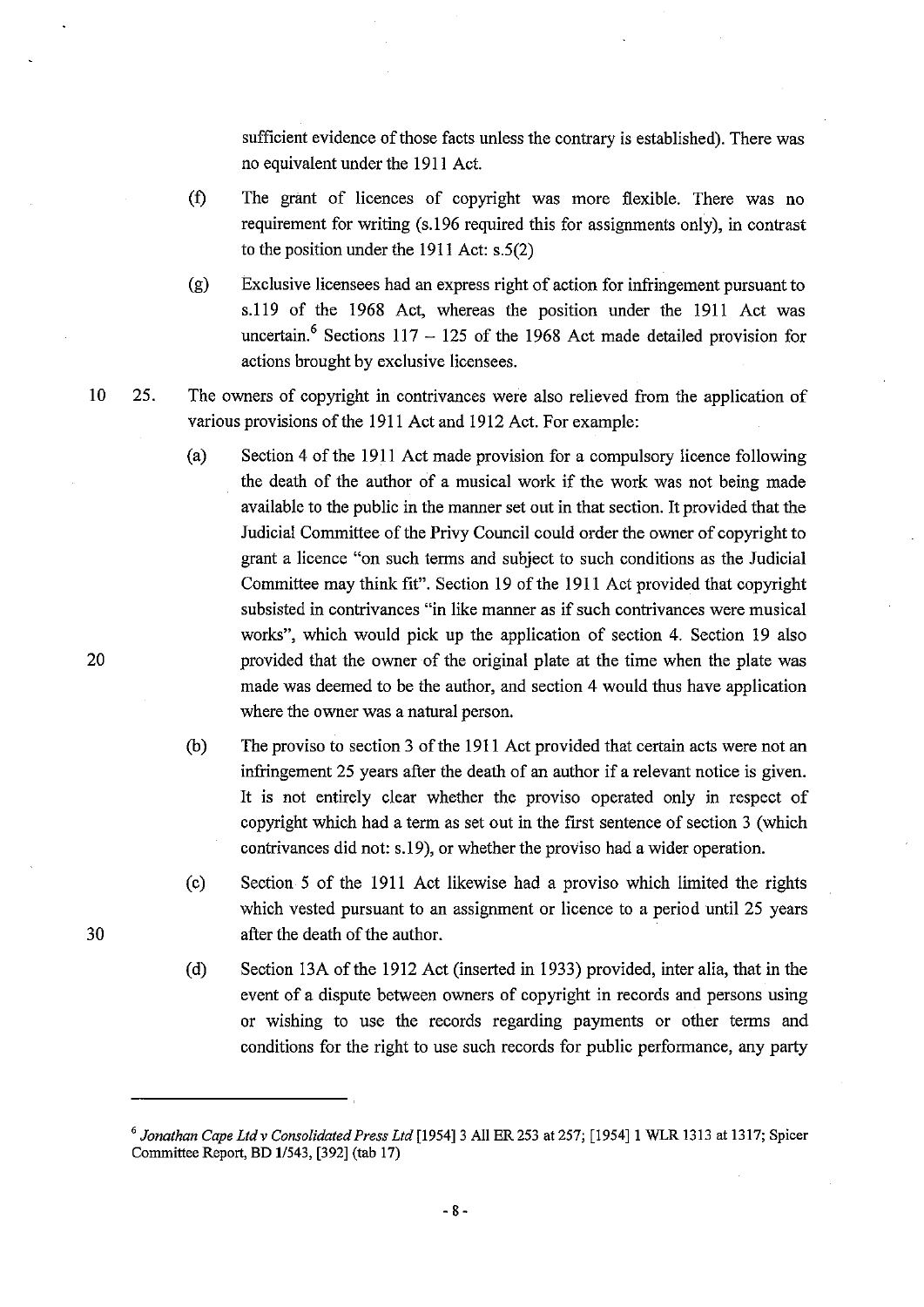to the dispute "may apply in writing to the Attorney-General for the determination of the dispute by voluntary arbitration".

- 26. The rights created by the 1968 Act also had certain limitations. Section 109 is one such limitation. Section 109 provides that copyright in a published sound recording is not infringed by the making of a broadcast of that recording if certain conditions are satisfied.
- 27. What follows from the above is that the 1968 Act is properly characterised as one which extinguished all copyright existing by virtue of the 1912 Act and created new rights similar in kind but different in important respects from those extinguished. Two things follow from this. The *first* is that the 1968 Act is not properly to be characterised as a law with respect to the *acquisition* of property:

"To bring the Constitution provision  $[s.51(xxx)]$  into play it is not enough that legislation adversely affects or terminates a pre-existing right that an owner enjoys in relation to his property; there must be an acquisition whereby the Commonwealth or another acquires an interest in property, however slight or insubstantial it may be."

*The Commonwealth* v *Tasmania* (1983) 158 CLR I at 145 per Mason J7.

- 28. In the case of copyright, as noted earlier in these submissions, any diminution in the rights necessarily reflected a correlative enhancement or restoration of the liberty of action of others. But it is a misnomer to treat such enhancement or restoration as an acquisition of property by them. Their enhanced liberty of action is in no sense property. It cannot be assigned or sold. It is not exclusive to them. It is not permanent in character but rather arises only on the occasions when relevant broadcasts are made. It is not proprietary.8
- *29. Secondly,* any question of just terms should allow for all the enhancements to the rights of the copyright holder. The effect of the legislation was to create a copyright in sound recordings with the scope, incidents and limitations provided for by the Act. It would distort the analysis to focus simply on a particular limitation and its immediate incidents to determine whether there was an acquisition of property otherwise than on just terms.

7 See also *ICM Agriculture Ply Limited* v *The Commonwealth* (2009) 240 CLR 140 at [82] and 196, [132], 179, 201 [147].

10

 $\hat{\mathcal{E}}$ 

20

<sup>8</sup> Compare *Australian Tape Manufacturers Limited* v *The Commonwealth* (1993) 176 CLR 480 at 528 per Dawson and Toohey JJ.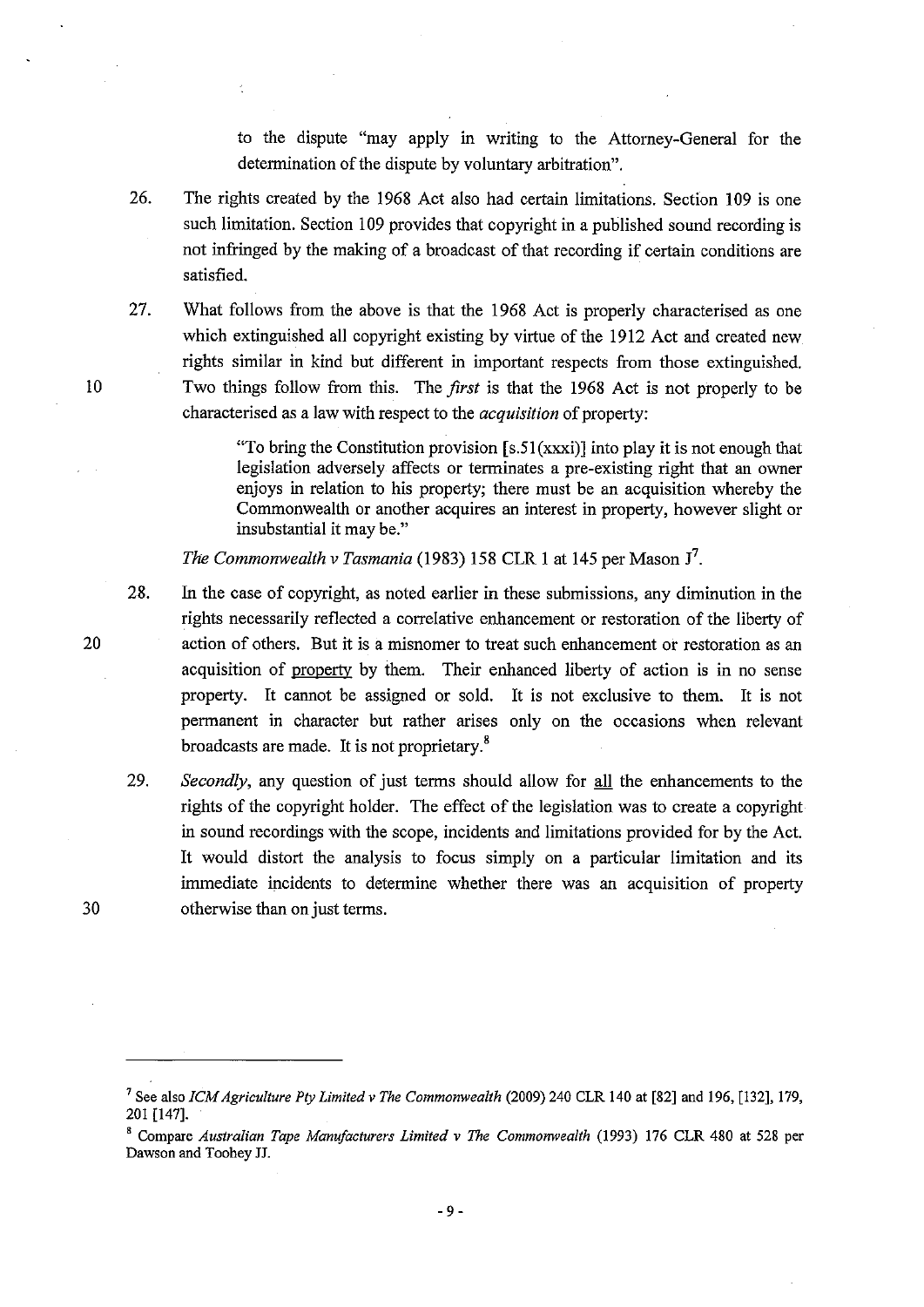## **(d) Tape Manufacturers**

30. Even if attention is focussed on ss.l09 and 152 of the 1968 Act, the answer is the same – they do not provide for an acquisition of property. Section 109 provides that copyright is not infringed in certain circumstances. This is the form of legislation which was considered in *Australian Tape Manufacturers Association Ltd* v *Commonwealth* (1993) 176 CLR 480. Section 135ZZM ofthe 1968 Act (in the form it was in at the time of that decision) relevantly provided:

135ZZM(1) Copyright subsisting in a published sound recording, or in any work included in a published sound recording, is not infringed by making on private premises a copy of the sound recording if the copy is made on or after the proclaimed day on a blank tape for the private and domestic use of the person who makes it.

Dawson and Toohey J (with whom McHugh J agreed) concluded that the section was not a law with respect to the acquisition of property since it conferred nothing on any person which could be described as being proprietary in nature:

Section 135ZZM(I) provides that copyright is not infringed by the copying of a sound recording on to a blank tape for private and domestic use. The effect of that section is to diminish the exclusive rights conferred elsewhere in the Act by way of copyright but it does not result in the acquisition of property by any person. All that the section does is to confer a freedom generally to do something which previously constituted an infringement of another's proprietary right.

31. Mason CJ, Brennan, Deane and Gaudron JJ also agreed with the analysis of Dawson and Toohey JJ. They went on (at 499) to observe that sub-s.  $135ZZM(1)$ :

> does not acquire from the copyright owners the whole or part of the exclusive right conferred by  $s.31(1)(a)$  of the Act to reproduce the copyright work in material form. Instead, s.135ZZM(I) provides that something which was formerly an infringement of copyright is not an infringement. To that extent, the Act reduces the content of the exclusive right conferred by  $s.31(1)(a)$ . It does not, however, effect an "acquisition" of property for the purposes of s.51(xxxi) of the Constitution.

32. In *Commonwealth* v *WMC Resources Ltd* (1998) 194 CLR I at [185], Gummow J summarised the effect of this decision by saying:

> a law which reduces the content of the exclusive rights created by these statutes, for example, by providing that certain acts henceforth will not infringe those rights, will not attract s 51(xxxi). Thus, as *Tape Manufacturers*  decided, the immunity which the law in question conferred upon those who otherwise would have been infringers could not be described as proprietary in nature. For s 51(xxxi) to apply, it would be necessary to identify an acquisition, whether by the Commonwealth or a third party, of something proprietary in nature.

20

10

30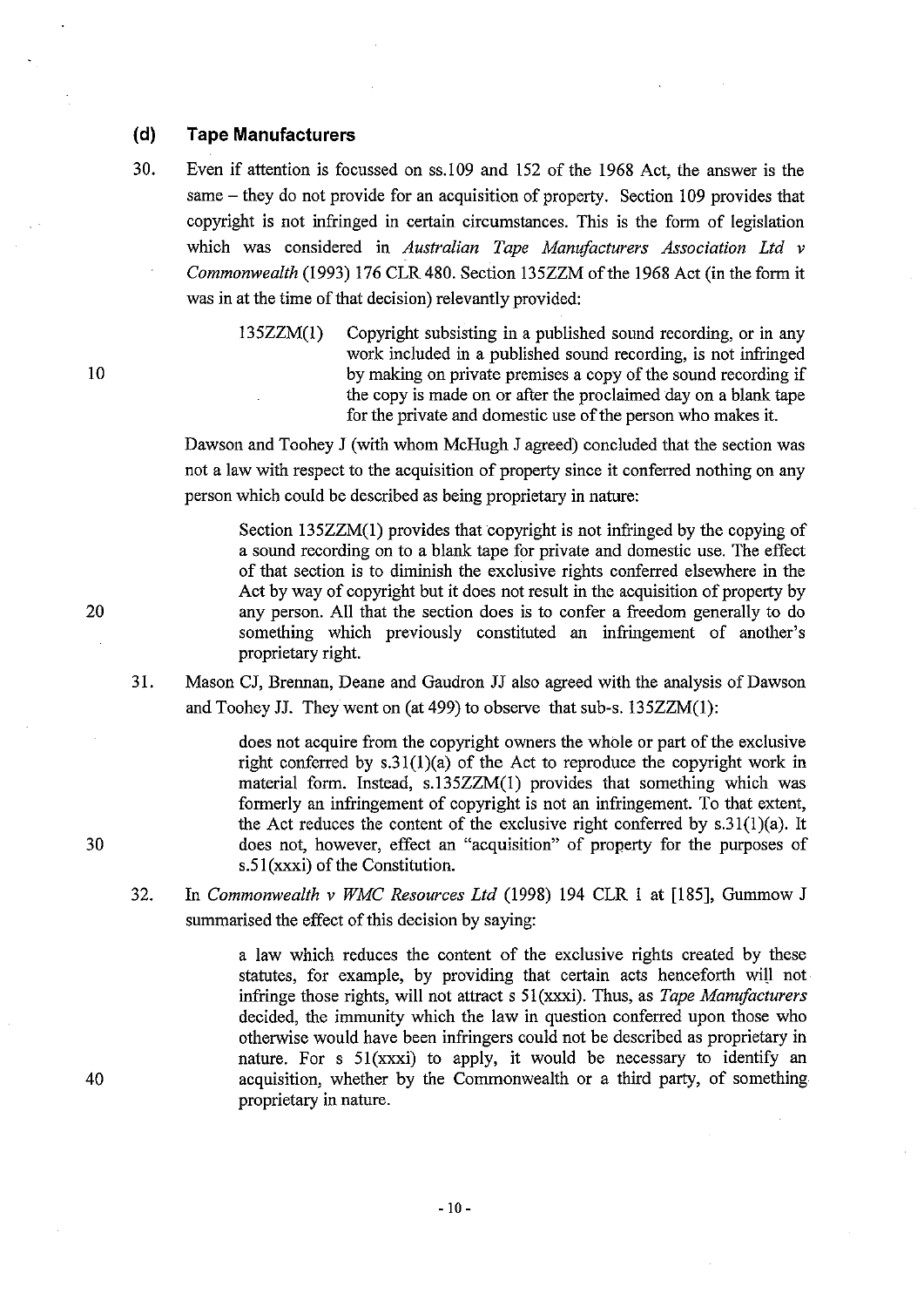- 33. The plaintiffs' reliance on the observations offour members of the Court in *Attorney-General (NT)* v *Chaffey* (2007) 231 CLR 651 at [24] (in para 95 of their submissions) is misplaced. The passage quoted is in a context where the question was, explicitly, not whether the law effected an "acquisition". Rather the issue was to identify the "property" to which s.5O of the *Northern Territory (Self-Government) Act* 1978 was to apply (231 CLR at 663 [21]).
- 34. It was in that context that judges referred to the capacity of statutory rights to be property and said:

"Again, reducing the content of subsisting statutory exclusive rights, such as those of copyright and patent owners, would attract the operation of s.5l (xxxi)".

- 35. This sentence must be understood as an indication only that such a reduction of the content of rights affects property and not as affirming that it involves an acquisition of property. The quoted sentence is supported by a reference to the judgment of Gummow J in *The Commonwealth* v *WMC Resources Ltd* (1998) 194 CLR 1 at 70:71 [182]-[187]. In that passage Gummow J, having made the point that statutory intellectual property rights constitute property to which  $s.51(xxxi)$  applies, went on to say what we have quoted just above  $-$  a proposition directly contrary to a suggestion that laws which reduce the scope of conduct amounting to an infringement of copyright will effect an acquisition of property.
- 36. The plaintiffs submit that *Tape Manufacturers* should be distinguished. However, the reasoning set out above does not depend in any way on the matters said to constitute the distinguishing features. The first alleged distinguishing feature is that pursuant to s.109, broadcasters receive a "conditional legal right", rather than an unconditional right. 9 This is not a relevant distinction. The reasoning in *Tape Manufacturers* did not depend upon the absence of any condition. The second alleged distinguishing feature is that the broadcasters receive an exclusive property interest, being the copyright in the broadcast made using (inter alia) the sound recording.<sup>10</sup> However, that conferral of a right is not linked in any way to the immunity created by s. 109. Moreover, the fact that somebody with a relevant freedom might (or might not) go on to create a piece of property or a valuable right does not mean that there has been an "acquisition of property" by that person by the creation of the freedom. The domestic user of the blank tape likewise may proceed to create a property interest, being a tape with recorded music on it, but that property is not acquired by being relieved of liability for infringement.

10

<sup>&</sup>lt;sup>9</sup> Plaintiffs' submissions, [103]

<sup>&</sup>lt;sup>10</sup> Plaintiffs' submissions, [104]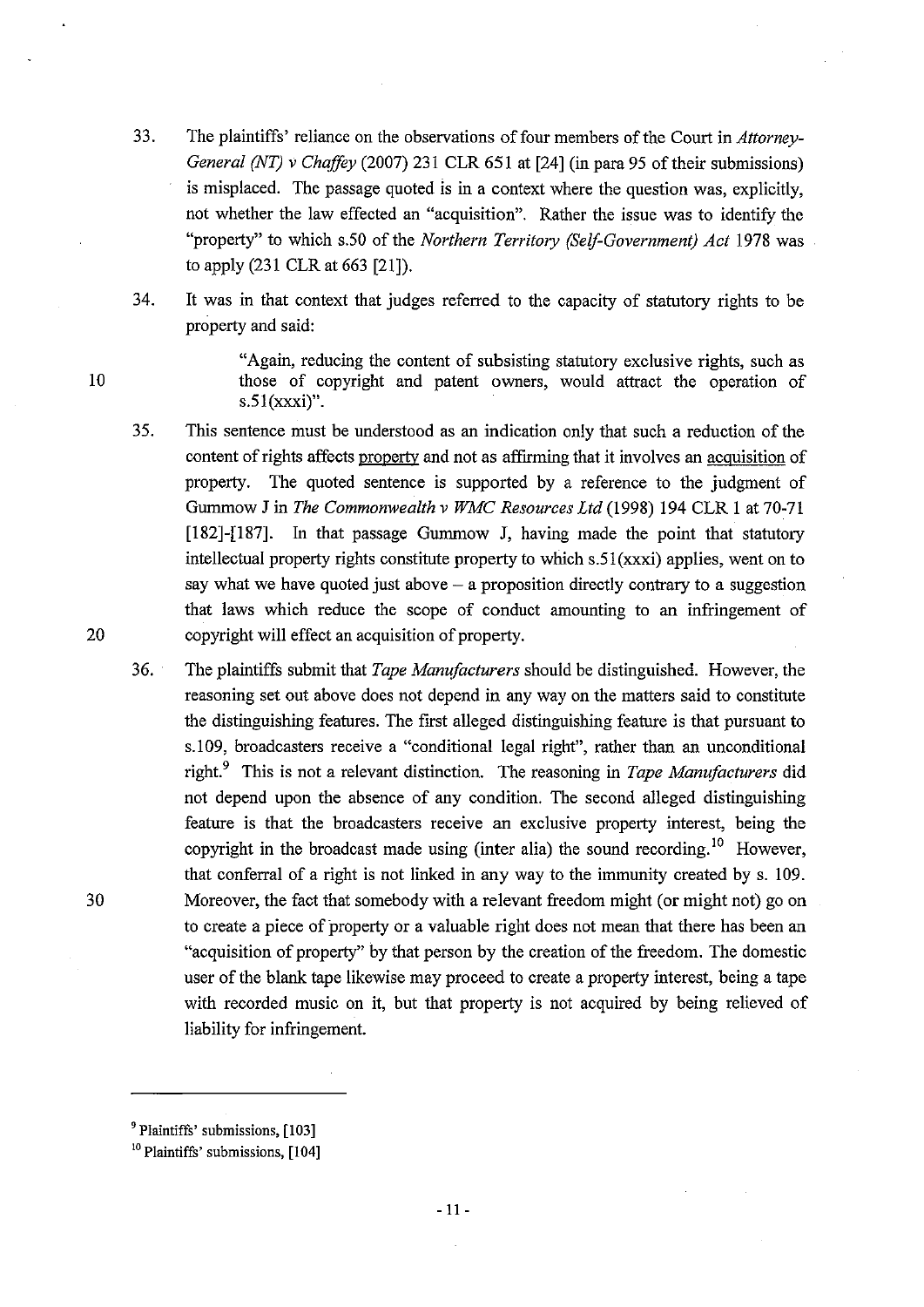- 37. The plaintiffs go on to submit that if *Tape Manufacturers* is viewed as requiring a conclusion that the present scheme involves a mere extinguishment, then it should not be followed. They refer to a number of cases said to be inconsistent with the conclusion reached in *Tape Manufacturers.* None of them is inconsistent. Thus:
	- (a) In *Mutual Pools,* the passage relied upon does not say that it is sufficient for there to be an acquisition of property that there is "a transfer of identifiable and measurable advantage"<sup>11</sup>. Rather, Deane and Gaudron JJ stated that there must be an obtaining of at least some identifiable benefit or advantage relating to the ownership or use of property, and also that it was "possible to envisage" circumstances in which an extinguishment, modification or deprivation of the proprietary rights of one person would involve an acquisition of property by another by reason of some identifiable and measurable countervailing benefit or advantage accruing to that other person as a result, such as might arise in certain circumstances from the extinguishment of a chose in action.
	- (b) *Georgiadis* concerned the extinguishment of a special kind of chose in action, being a cause of action. Mason CJ, Deane and Gaudron JJ observe (at 305) that the extinguishment of a vested cause of action (such as for the payment of goods received) would leave the other party with the goods but no liability to pay and may amount to an acquisition. The right of an employee to damages for injury at work was likewise able to be treated as part of the price for his or her labour.
- 38. These passages were discussed in *ICM Agriculture Pty Ltd* v *Commonwealth (2009)*  240 CLR 140 at [82]- [83] per French CJ, Gummowand Crennan JJ. Their Honours' observations do not assist the plaintiffs here. Their Honours concluded (at [84]) that it could not be shown that the extinguishment of the relevant water allocations involved an acquisition in the relevant sense by other licensees or prospective licensees. They did not acquire any rights, but merely (at best) the prospect of greater entitlements. Likewise, in the joint judgment of Hayne, Kiefel and Bell JJ, their Honours observed that it is now well established that to bring s.51(xxxi) into play, it is not enough that legislation adversely affects or terminates a pre-existing right that an owner enjoys in relation to his or her property: there must be an acquisition whereby the Commonwealth or another acquires an interest in property, however slight or insubstantial.
- 39. Both joint judgments distinguished the case of *Newcrest Mining,* relied upon by the plaintiffs (at paragraph 107(c)). As French CJ, Gummow and Crennan JJ observe, *Newcrest* was a case where the mining tenements were interests carved out of the

10

20

 $11$  As the plaintiffs assert in [107](a)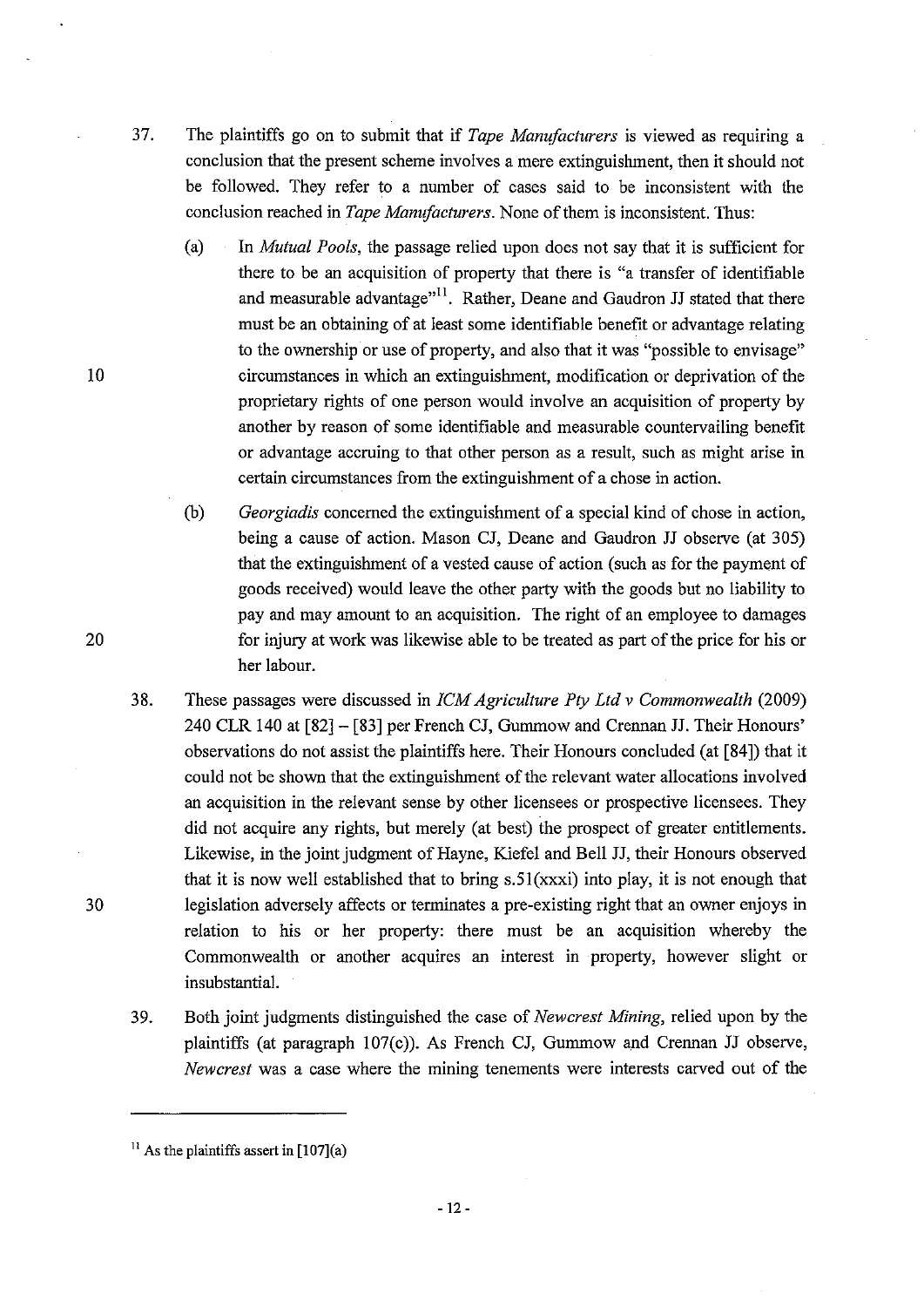radical title of the Commonwealth to the land in question, and the radical title was augmented by acquisition of the minerals released from the rights of another party to mine them. The property of the Commonwealth was enhanced because it was no longer liable to suffer the extraction of minerals from its land in exercise of the rights previously held by Newcrest. In other words, the beginning and end points for analysis were the *property* of the Commonwealth. There is no similar circumstance in the present case: there is no pre-existing "property" of the broadcasters which is "enhanced" by the extinction of rights of others.

**(e) An adjustment of competing claims** 

- 10 40. If, contrary to submissions thus far, the relevant provisions are taken to effect an acquisition of property, they should nevertheless not be characterised as a law "directed towards the acquisition of property as such" but rather as concerned with "the adjustment of competing rights, claims or obligations of persons in particular relationships or areas of activity" *(Nintendo Co Ltd* v *Centronics Systems Pty Ltd*  (1994) 181 CLR 134 at 161).
	- 41. In *Airservices Australia* v *Canadian Airlines International Ltd* (2001) 202 CLR 133 Gummow J held that the provision for statutory liens for aviation charges in the *Civil Aviation Act* 1988 (Cth) was not a law to which s.51(xxxi) applied, based on this line of reasoning. He said (at 298-9, [497]):

It was said in their joint judgment in *Australian Tape Manufacturers* by Mason CJ, Brennan, Deane and Gaudron JJ, that a law may be supported by a head of power outside the operation of s.51(xxxi) if it imposes an obligation that involves "a genuine adjustment of the competing rights, claims or obligations of persons in a particular relationship". If that relationship "need[s] to be regulated in the common interest", the law is likely to fall outside s.51(xxxi) because it is unlikely that any "acquisition of property" which is an incident of the operation of that law will be capable of imparting to the law the character which attracts s.51(xxxi).

Having referred to criticisms made of a related principle in United States 30 jurisprudence, he went on (at 299-300, [500]-[501]):

> Moreover, it may be said that many laws which affect property rights are in some sense made by the legislature in an attempt to resolve competing claims with respect to that property and its use. As a result, it may not be easy to draw a line between a law to which s.51(xxxi) applies and one which resolves competing claims or specifies criteria for some general regulation of conduct which is "needed" in the sense used in *Australian Tape Manufacturers.*

> However, the line drawn in *Australian Tape Manufacturers* is to be drawn in the present case.

42. In this case, the history described in the special case at SCB pp 94-130, paragraphs [113] to [233] demonstrates that as a matter of substance as well as form the treatment

20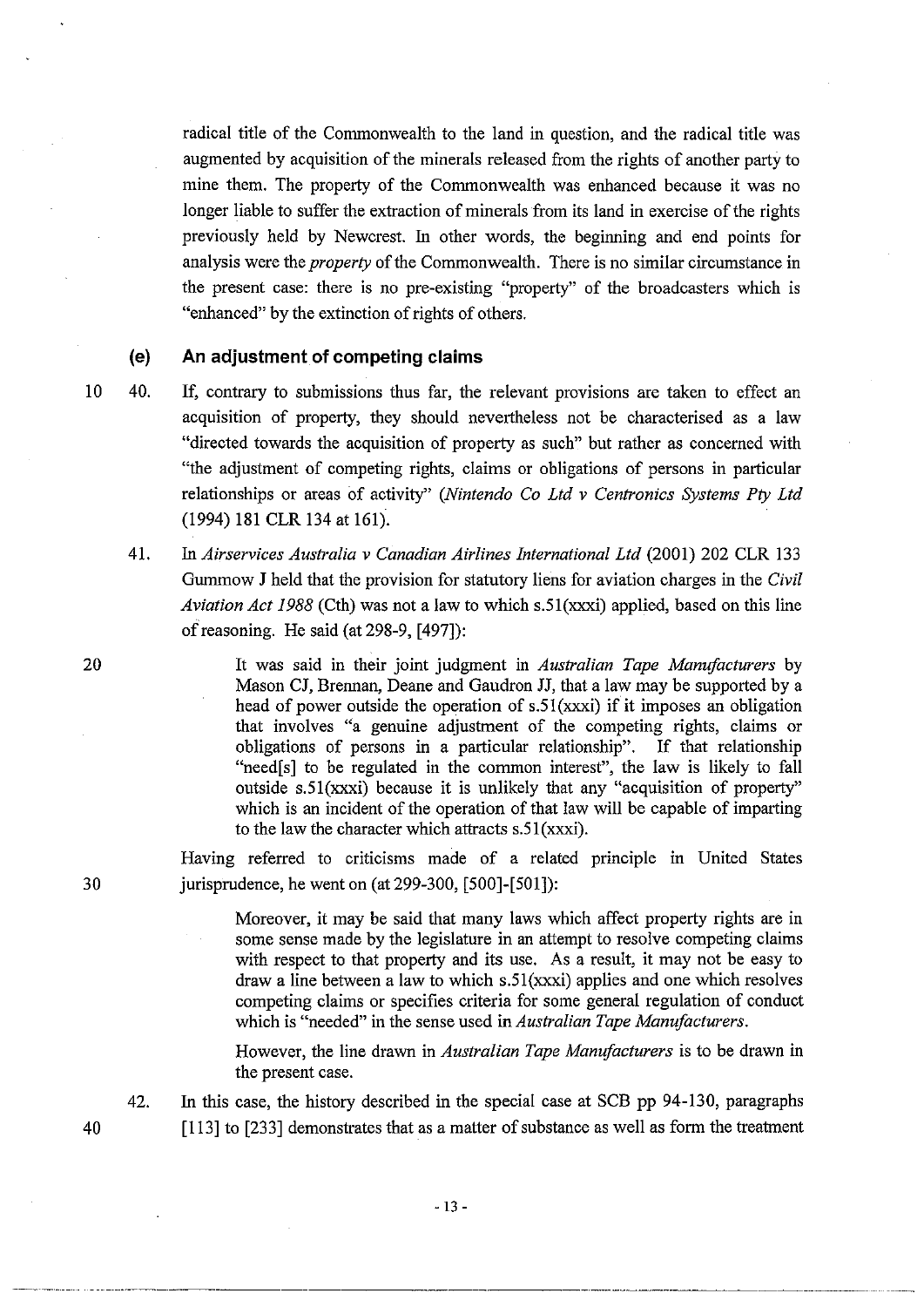of copyright in sound recordings in the 1968 Act is properly to be characterised as an adjustment of competing rights and claims, referable to the public interest. In summary, by 1968:

- (a) no appellate court had ruled on whether copyright in sound recordings entailed an exclusive right to broadcast;
- (b) the laws of the United States conferred no such right (SCB p 99, paragraphs [135]-[137]) and many popular recordings originated there (SCB p 100 and paragraph [139], and p 108 paragraph [162]);
- (c) partly as a consequence of this the broadcasters were not without negotiating power, as their "bans" indicated (SCB pp 111-2, paragraphs [173]-177], pp 120-126, [202]-[ 220]);
- (d) competing submissions were made by the affected parties to both commissions of inquiry and legislators (e.g., SCB pp 102-3, paragraphs [142]-[144], p 103, [146]-[147], p 105, [154], and p 107, [160];
- (e) views within the Government shifted on the question whether to recognise broadcast rights in sound recordings (see SCB p 104, paragraphs [148], [149]);
- (t) a feature of the various· debates was the recognition that while broadcasting might tend to reduce demand for sound recordings (because some consumers would opt to do without the records themselves), it was also a powerful and valuable advertising medium for sound recordings (see, e.g., The Report of the Owen Commission, BD Tab 3, page 89 at pp 108-9, and SCB p125, [218]- [219]);
- (g) the satisfactory resolution of the competing claims of record manufacturers and broadcasters was regarded as a matter of "public interest" (Report of the Owen Commission, BD Tab 3, page 89 at paragraph 131 at (g).
- 43. Against that background the character of the legislation so far as it concerns the right to broadcast from sound recordings can be seen to fit the descriptions employed in *Nintendo* and *Tape Manufacturers.* The relevant provisions are not laws directed at the acquisition of property.

## 30 **(f) Incompatibility between 55.51 (xviii) and 51 (xxxi)**

44. It is clear that  $s.51(xxxi)$  might apply to some laws with respect to copyright. An obvious case would be laws which purported to vest existing copyright in the Commonwealth, or to nullify existing causes of action for infringement of copyright.

10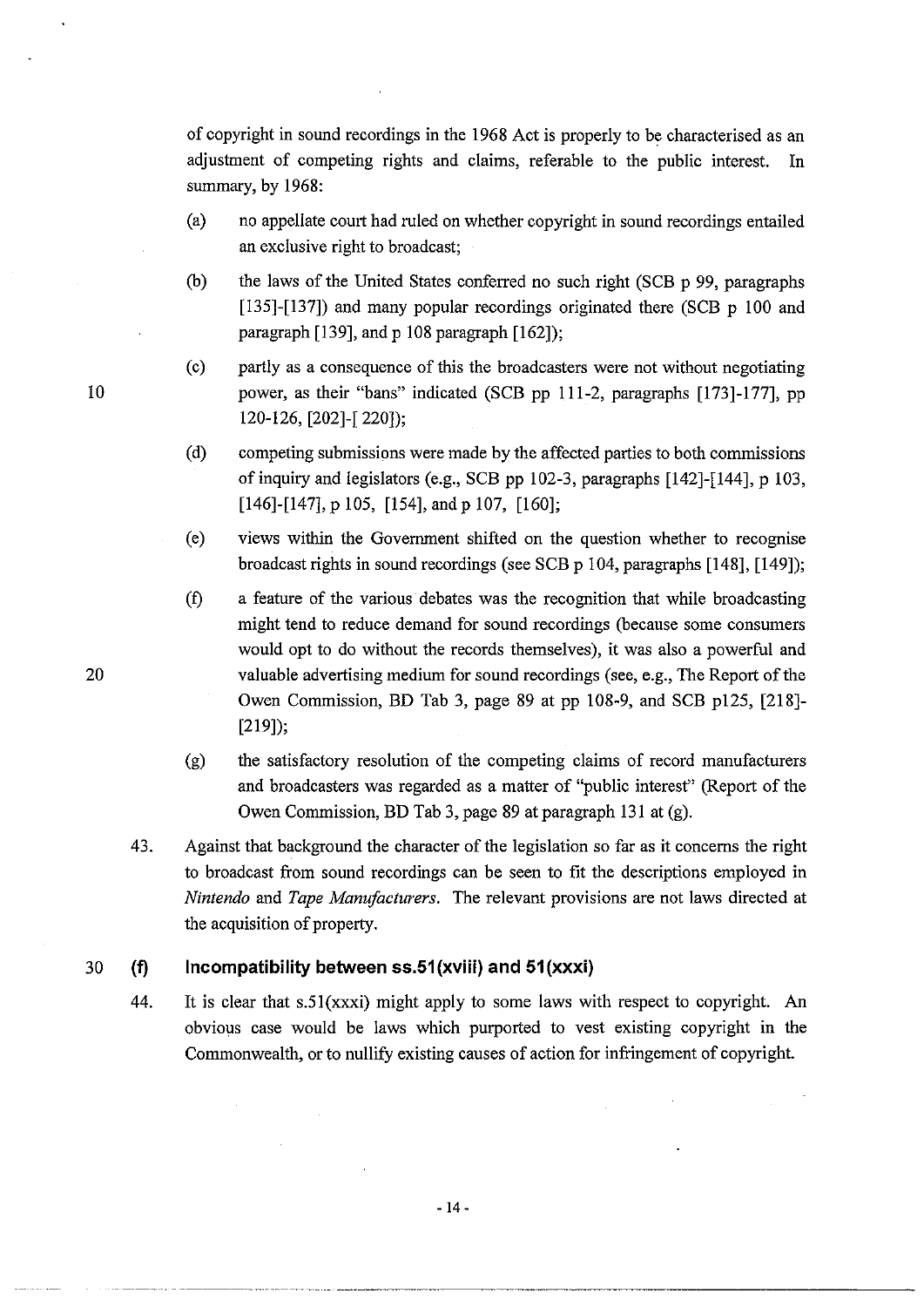- 45. Nevertheless, some exercises of the legislative power conferred by s.51(xviii) are necessarily outside the possible application of s.51(xxxi). The applicable reasoning here was described in *Nintendo<sup>12</sup>*. Section 51(xxxi) confines the operation of other heads of power by virtue of a rule of construction that prevents general powers being relied on where a narrower power to the same end is conferred, but subject to a qualification. However that rule of construction must itself yield to any contrary intention expressed or manifest in the first grant of power.
- 46. In *Nintendo* the court held that the power to make laws with respect to copyright manifested such a contrary intention at least insofar as the creation of new rights was concerned (at 160-161):

It is of the nature of such laws that they confer such rights on authors, inventors and designers, other originators and assignees and that they conversely limit and detract from the proprietary rights which would otherwise be enjoyed by the owners of affected property. Inevitably, such laws may, at their commencement, impact upon existing proprietary rights. To the extent that such laws involve an acquisition of property from those adversely affected by the intellectual property rights which they create and confer, the grant of legislative power contained in  $s.51(xviii)$  manifests a contrary intention which precludes the operation of s.51(xxxi).

20 47. The ABC submits that the power to make laws which extinguish or modify existing copyrights is also an inherent aspect of the legislative power. This is shown by the pre-Federation history of copyright legislation described earlier in these submissions. It is also suggested by the nature of copyright as a species of economic regulation which has been from the outset closely connected to changes in technology. That connection between copyright and technology means, and has meant, that the law must be constantly revised, extended, and remodelled. This is not a post-Federation insight<sup>13</sup>. It would be incongruous were such a power to be constrained by s.51(xxxi), apart from cases where the particular legislation was truly directed at an acquisition of property.

## 30 **(g) Just terms**

- 48. In these submissions, we confine ourselves to the cap applicable to the ABC.
- 49. The ABC has at all relevant times since the commencement of the 1968 Act obtained a licence from PPCA pursuant to licence agreements negotiated between the ABC and PPCA.<sup>14</sup> Thus the licence fees paid by the ABC in respect of the broadcast of sound recordings have at all times been the outcome of commercial negotiations. By virtue

<sup>&</sup>lt;sup>12</sup> 181 CLR 134 at 160 per Mason CJ, Brennan, Deane, Toohey, Gaudron and McHugh JJ.

<sup>&</sup>lt;sup>13</sup> See, e.g., L Bentley, "Copyright and the Victorian Internet: Telegraphic Property Laws in Colonial Australia'': (2004) 38 Loyola ofL.A. Law Rev. 71.

<sup>&</sup>lt;sup>14</sup> Special Case, pp  $132 - 135$ ,  $[245] - [248]$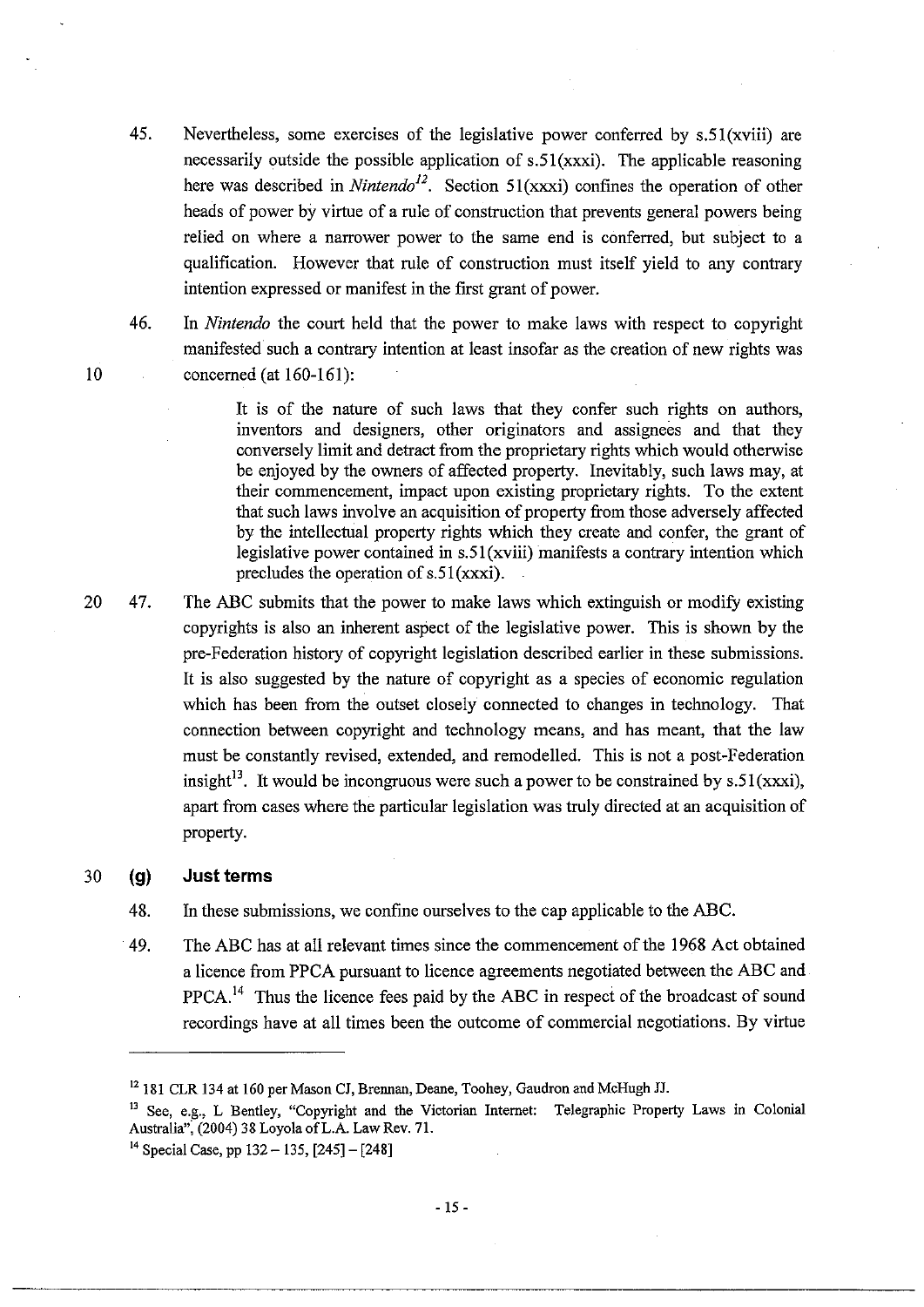of sub-s.l09(2), sub-s.l09(1) and the relevant provisions of s. 152 have never operated in respect of the ABC:

50. It is relevant that the ABC, through the outcome of its commercial negotiations, paid less than the amount of the cap in the period leading up to the commencement of the 1968 Act<sup>15</sup>, and for many years after that.<sup>16</sup> Indeed, in the years 1992 and 1993 the ABC was still paying an annual amount of \$52,080, which was not only substantially less than the then cap of \$86,800 but also less than the 1969 cap of \$62,036. The history of dealings suggests that the amount of the cap was, at that time, consistent with just terms. The plaintiffs do not appear to submit otherwise.

- 10 51. The plaintiffs submit (at [154]) that the ABC's cap is arbitrary, and that this arbitrariness is illustrated by the fact that there is no provision for indexation to take account of inflation and its value has thus "substantially diminished over time". In essence, the plaintiffs submit that the failure to index the cap for inflation has the consequence that it is inconsistent with the provision of just terms. The argument however overlooks the fact that the cap is imposed on royalties payable in respect of *all* copyright sound recordings from time to time, that is, those made before the Act and those made subsequently. On the plaintiffs' own case, the requirement to provide just terms could only apply in respect of pre-1 May 1969 recordings. Any recordings made after 1 May 1969 came into existence after the commencement of the 1968 Act, and any rights acquired in respect of those recordings were always subject to ss.l09 and 152. 20
	- 52. Of course the ABC's cap was indexed by reference to population. More importantly however there is no reason to conclude that indexation beyond that was necessary to preserve the real value of the right to broadcast pre-l May 1969 recordings. It was reasonably to be expected that such recordings would become progressively less valuable over time, apart from anything else because there would be an everincreasing number of new recordings from which radio broadcasters could choose in deciding what to play. And currency would likely be an important consideration for many consumers. There is therefore no basis for concluding that a lack of indexation other than by reference to population renders the cap inconsistent with just terms for pre-existing rights, or that in 1969 it would reasonably have been apprehended as likely to have that effect.
	- 53. The commercial negotiations did see the cap reached in 1993. However, the sound recordings which were the subject of the relevant agreements after 1969 included

<sup>15</sup> Special Case, pp. 129 - 130, 132 - 134, [230], [232], [233], [245], [247]- first entry in the table

 $16$  Special Case, pp. 133 - 134, [247] (until at least 1983, and most likely 1994. The figures for 1983 - 1991 are missing, but the figure in 1992 was still less than the cap).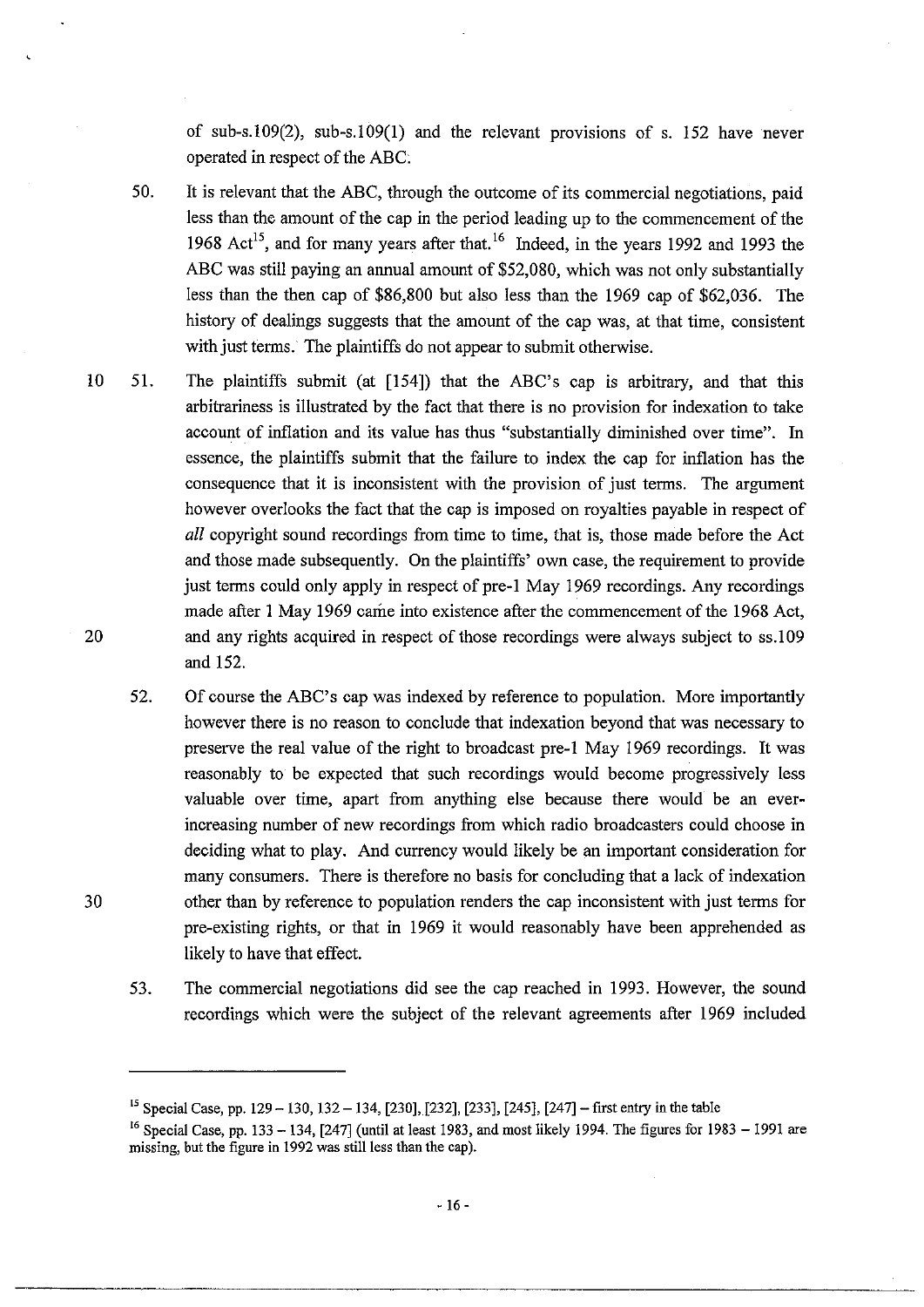sound recordings which were made after the commencement of the 1968 Act.<sup>17</sup> There is no way of ascertaining what part of the figure paid since 1993 represents the perceived value of pre-l May 1969 recordings.

54. The plaintiffs also rely upon what they say is the *intention* of the caps. However, this history does not point in the direction which the plaintiffs suggest. On the contrary. The clearest explanation of the purpose of the caps is contained in the Cabinet Submission no. 529, being the October 1967 submission of the Attorney-General.<sup>18</sup> In that submission, the Attorney-General:

- (a) noted (at [5]) the extensive discussions with interested parties, and noted that it had been put to him that the proposed Bill would disturb the basis of existing agreements between the record manufacturers and the commercial broadcasting stations, as it would make clear what was previously said to be unclear, being whether protection under the existing law was accorded to recordings first made in the USA and published within the requisite period in Canada, in circumstances where approximately 60% of the records on the Australian market were first made in the USA, and approximately  $80 - 85\%$  of recordings made in the USA are published within 30 days in Canada;
- (b) stated (at [6]) that the issue referred to in (a) could be addressed by denying a broadcasting right in Australia to a sound recording first made in the USA, which would confer on broadcasters the negotiating position recorded in paragraph 6 of the submission, and that in formal terms this proposal meant that a broadcasting right would be given on the basis of place of making, not of first publication;.
- (c) noted (at [7]) that this bargaining point would remain only so long as there was no broadcasting right for sound recordings under the law of the USA, and that if the law there was changed the bargaining point would be lost, which could potentially lead to the broadcasters being forced to pay very large amounts of royalty;
- (d) stated (at [7]) that this threat of substantial change resulting from an amendment to US law could be addressed by setting a ceiling on the amount of royalty which the Tribunal could fix; and

(e) adopted these matters in the recommendation made in paragraph [16] of the submission.

- 17-

20

10

 $17$  Special Case, p68, [248]

<sup>&</sup>lt;sup>18</sup> BD 3/1345 (tab 51)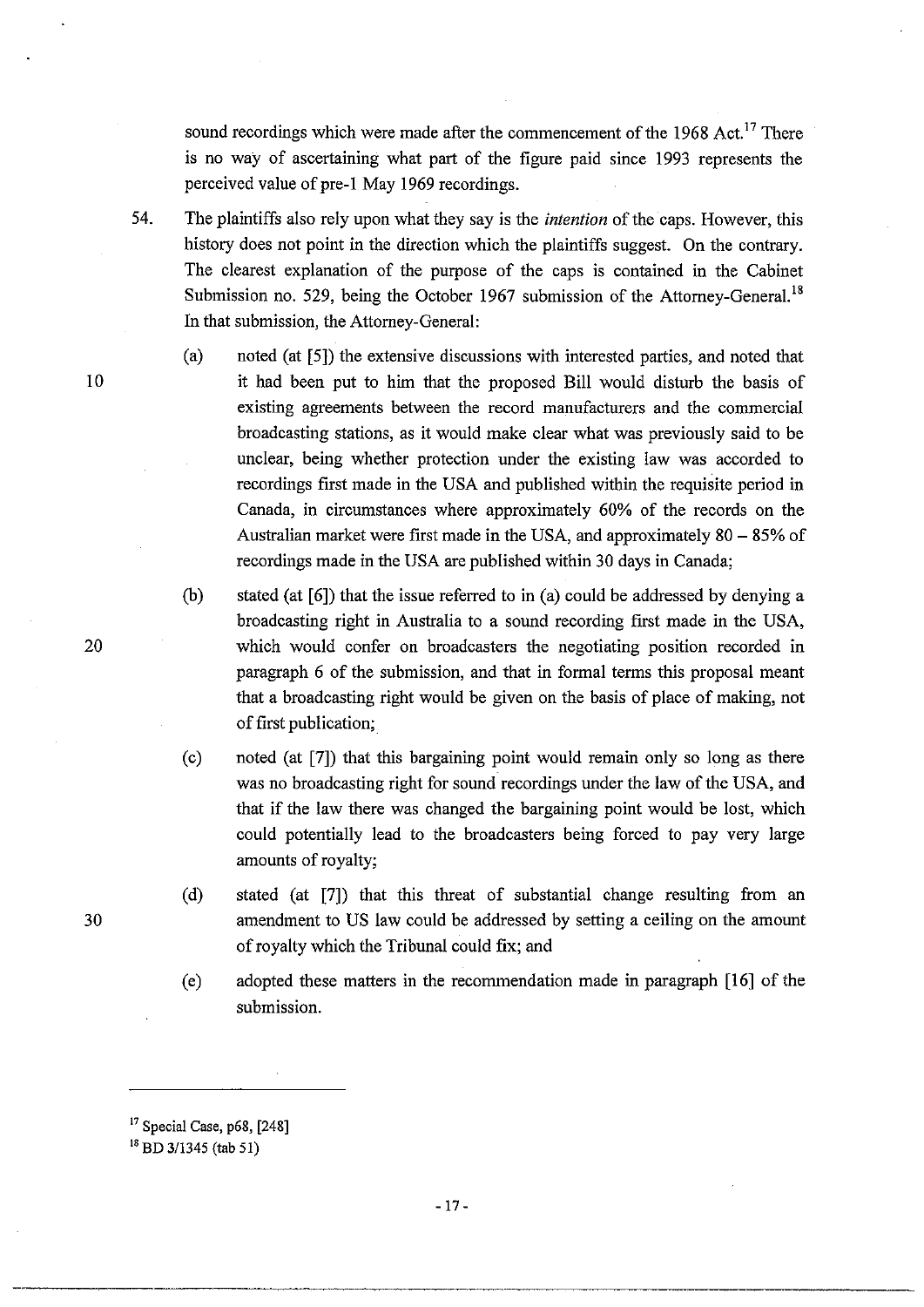- 55. This recommendation was adopted in the Cabinet decision of 6 December 1967.<sup>19</sup> The matter discussed in paragraph (b) above was implemented by the enactment of ss.105 and  $184(1)(a)$  of the 1968 Act. No challenge is made by the plaintiffs to these provisions. It is apparent from the submission that the caps were not designed to limit the value of existing rights, but rather to hedge against very significant claims for royalties being made in the future in respect of future recordings made in the USA, or future rights arising under the new Act in respect of recordings made in the USA, following a change to US law so as to create a broadcast right in respect of copyright in sound recordings. Claims for royalties in respect of future recordings or future rights do not relate to any property rights in existence at the commencement of the 1968 Act, and cannot support any claim for invalidity under  $s.51(xxxi)$ . Therefore, the caps were inserted to deal with the possible impact of future changes to foreign law, and the creation in the future of new broadcast rights in sound recordings. The cap was not imposed having regard to perceptions of the value or future value of any sound recordings in which copyright existed at the date of commencement of the 1968 Act.
- 56. Before concluding that the operation of the cap in the present case prevented the provision of just terms, it would be necessary to consider a number of matters relevant to what would be an appropriate amount to pay pursuant to s.l52. It would be necessary to consider the division between music and speech on ABC stations, the extent to which pre-l May 1969 recordings were played at all, the extent to which the ABC could switch to other recordings or types of content if it wished, and (as a result of these matters) the bargaining power of PPCA in relation to pre-l May 1969 recordings and the value of those recordings. The plaintiffs' case proceeds on the footing that the caps self-evidently fail to provide just terms and no value analysis of this type is necessary. Their case fails if that contention is unsound.
- 57. The position is further complicated because, for the reasons set out above, the 1968 Act did not merely enact ss. 109 and 152. The 1968 Act conferred additional rights on the owners of copyright in Affected Sound Recordings, including an extension of the term of copyright and the other matters mentioned in [24] above. By the 1968 Act copyright owners received a new package of rights, of which s.109 formed part. The plaintiffs have not sought to impugn the grant of the entire package of new rights as an acquisition of property otherwise than on just terms – indeed they want other aspects of the package - but rather seek to impugn a part of that package.

10

20

30

19 BD 3/1393 (tab 56)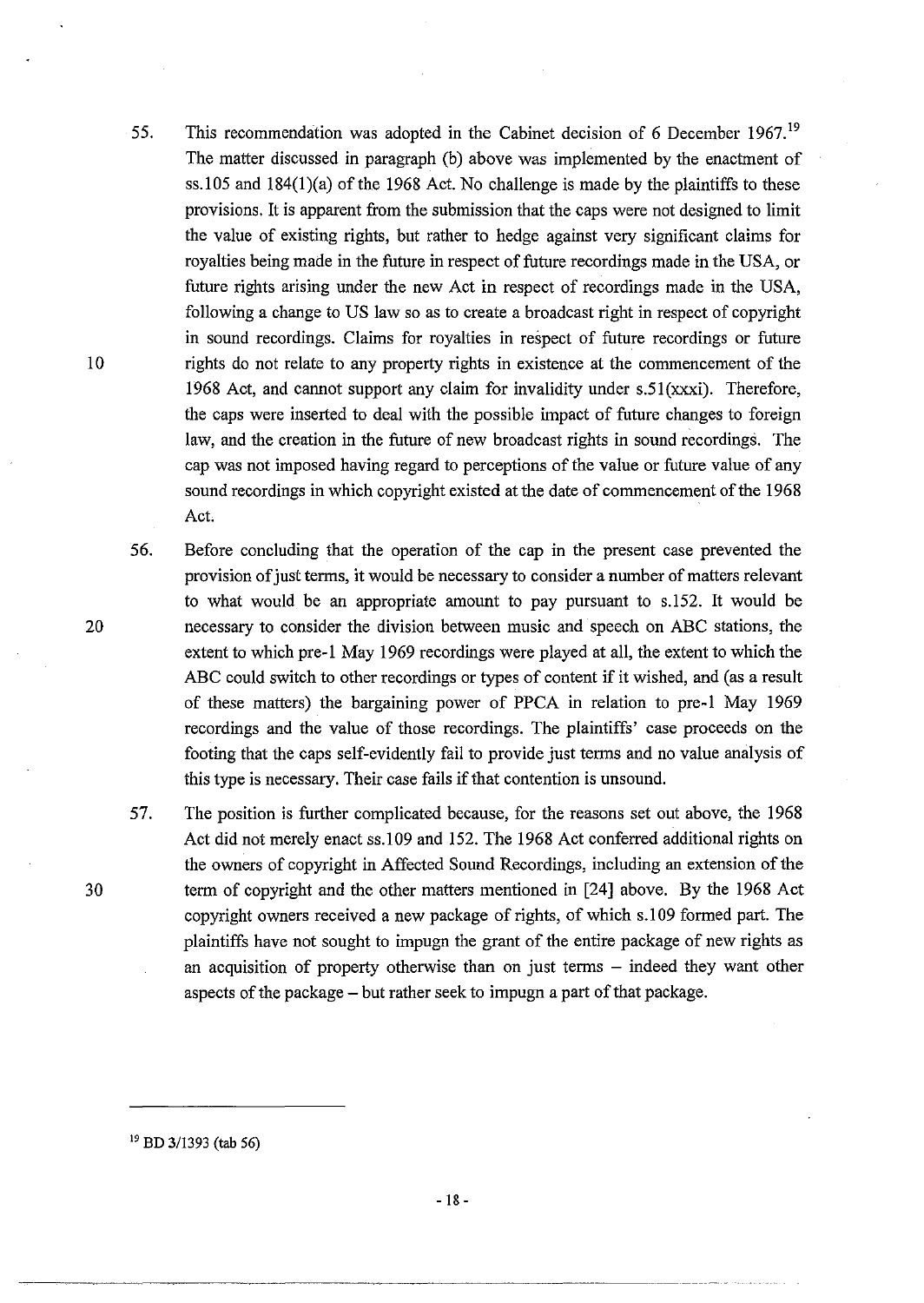## **(h) Reading down and severance**

- 58. In the event that the ABC's submissions as to acquisition and just terms are not. accepted, then the ABC makes the following submissions in relation to reading down and severance.
- 59. For the reasons set out earlier, if the Court concludes that the 1968 Act involves an acquisition of property, then the plaintiffs have failed to plead or otherwise identify the provisions which effect that acquisition. The relevant acquisition (if it exists) arises from ss. 5, 6, 8 and 207 of the 1968 Act, which extinguish the rights held under the 1911 Act. If this Court finds an acquisition otherwise than on just terms, then ss.5, 6, 8 and 207 of the 1968 Act are invalid to the extent (and only to the extent) that they extinguish copyright in contrivances in which copyright existed as at 1 May 1969. Those sections are invalid because they purport to extinguish property that could not be validly extinguished in that manner.
- 60. The consequences would be that the 1911 Act and 1912 Act would continue to operate insofar as they concerned pre-1 May 1969 contrivances.
- 61. No such claim is made by the plaintiffs. Nevertheless this approach avoids an obvious difficulty with the plaintiffs' claim. The plaintiffs seek to take advantage of new rights *currently* offered under the 1968 Act. The 1968 Act has been amended in substantial respects since enactment. In the main, these amendments have conferred significant additional rights on the owners of sound recordings. For example, the owners of copyright in sound recordings have been granted:
	- (a) the exclusive right to communicate the recording to the public  $(s.85(1)(c))$ , which includes the right to communicate along wires (such as the internet), whereas the comparable right at the time of enactment of the 1968 Act was the right to "broadcast" which involved wireless telegraphy;
	- (b) the exclusive right to enter into a commercial rental agreement  $(s.85(1)(d))$ ; and
	- (c) an extension of the term of copyright<sup>20</sup>, to 70 years after the end of the calendar year in which the sound recording is first published (s.93, and s.220(3) has been repealed), which is an extension of at least 20 years, but possibly much longer.
- 62. Each of these additional rights comprises a right in the nature of property within the scope of s.51(xxxi) of the Constitution.<sup>21</sup> For example, the copyright owner obtained a new exclusive right to communicate the recording to the public, and to prevent others from doing so, and a new right to prevent others from doings various acts in

10

20

<sup>20</sup> By the *US Free Trade Agreement Implementation Act 2004.* 

<sup>21</sup>*Australian Tape Manufacturers Association Ltd* v *Commonwealth* (1993) 176 CLR 480 at 527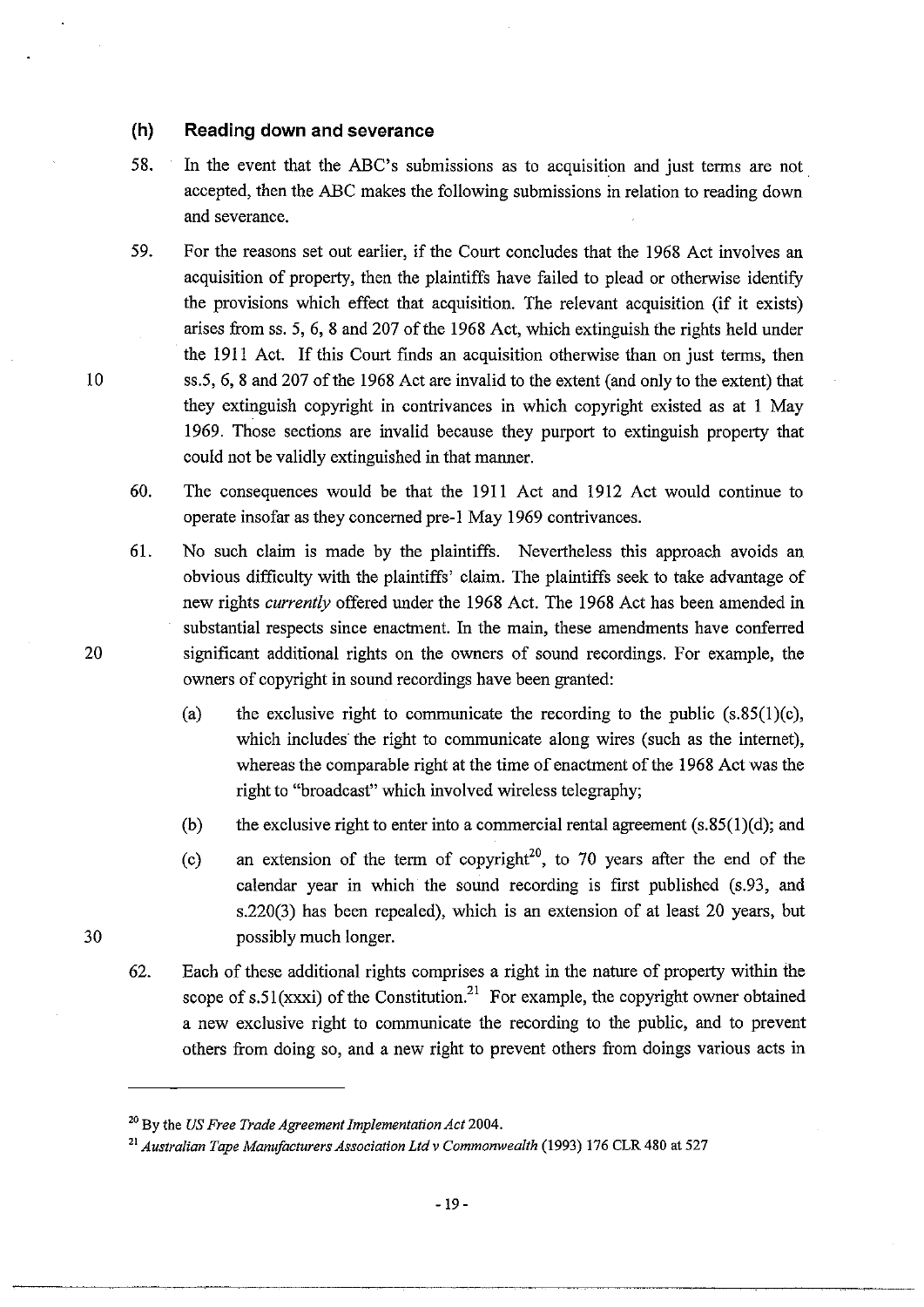relation to the recording more than 51 years after the making of the original recording or plate. However, the grant of each additional right was not unconditional. It was subject to a statutory scheme containing, inter alia, ss.109 and 152: cf. *Telstra Corporation Limited* v *Commonwealth* (2008) 234 CLR 210 at [51]-[54]. Put another way, ss.109 and 152, in their application to these additional items of property, cannot amount to an acquisition of property  $-$  rather, the limitations imposed by those sections formed part of the terms on which the rights were granted. Indeed, this is so for all of the new rights in the nature of copyright obtained under the 1968 Act from its enactment.

- 10 63. Pursuant to the answers proposed by the plaintiffs to the questions of law stated for the opinion of the Full Court, the plaintiffs seek to obtain the full benefit of the additional rights shorn of the caps in s.152. The plaintiffs thus seek new rights of greater amplitude than were granted to them. This cannot follow from the application of  $s.51$ (xxxi) to the 1968 Act or the subsequent amending legislation.
	- 64. The plaintiffs propose three alternatives for severance. The ABC agrees that the first alternative discussed at para [164](a) of the plaintiffs' submissions is not appropriate, for the reasons they give.
	- 65. However the second alternative (severing the caps altogether) is impermissible for similar reasons. There was no legislative inhibition on imposing caps on payments regarding future sound recordings. Such an imposition was clearly intended. There is no basis, consistently with s.15A of the *Acts Interpretation Act,* for bringing about such an outcome.
	- 66. The third alternative is that the whole ofss.109 and 152 are invalid. As the plaintiffs point out, this involves a relatively major change to the operation of the legislative scheme. In circumstances where the legislative scheme involved other concessions to the holders of copyright and the legislation as a whole can be taken to reflect a careful balancing of competing interests, this solution is inappropriate.

#### **(i) Conclusion**

- 67. For the reasons given above, the ABC submits that the questions of law stated for the opinion of the Full Court should be answered:
	- (1) No.
	- (2) Does not arise.
	- (3) The plaintiffs are to pay the defendants' costs in respect of the Special Case.